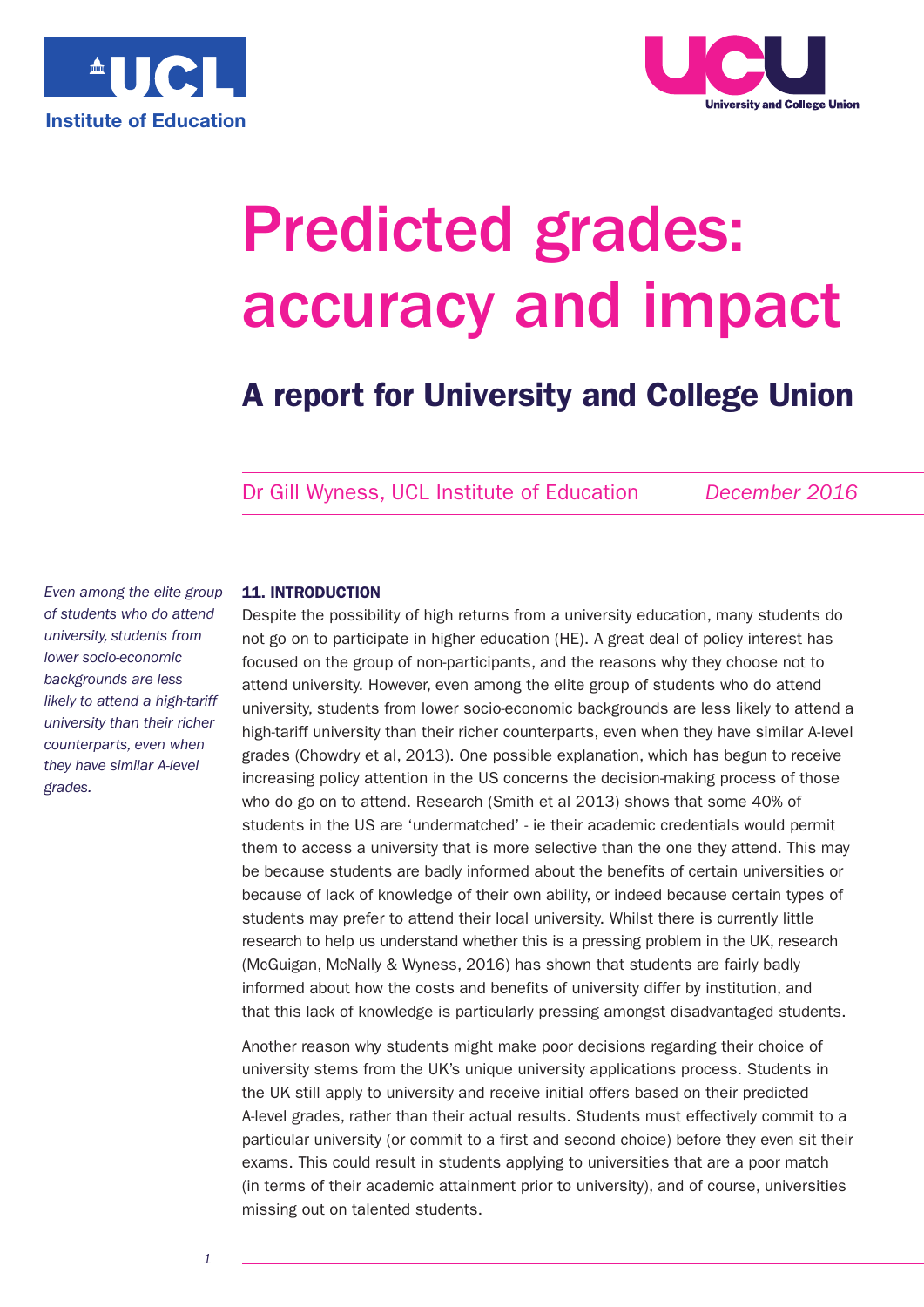

*The system of predicted grades is inaccurate. Only 16% of applicants achieved the A-level grade points that they were predicted to achieve, based on their best three A-levels. However, the vast majority were over-predicted – ie their grades were predicted to be higher than they actually achieved.*

The use of predicted grades has been widely criticised among policy makers and in the media (eg UCU, 2015; Wilson, 2015), but has not yet resulted in reform of the system. This area, meanwhile, has received little interest among the academic research community, most likely because of a lack of available data on applicants, their predicted and actual A-level grades and their subsequent university choices. applicants' actual and predicted grades and their university attended, as well as their background characteristics including level of disadvantage and school type. This data was obtained from the Universities and Colleges Admissions Service (UCAS), and is aggregate, **<sup>1</sup>** rather than individual-level, and hence restricted in a number of ways. Nevertheless, the data allow me to answer the following key questions:

- 1 How accurate are the predicted grades of university applicants?
- 2 How does grade accuracy vary according to student characteristics (gender, ethnicity, level of disadvantage) and the school type?
- 3 What is the impact of the predicted grade system on applicants' university choices?

I find evidence that the system of predicted grades is inaccurate. Only 16% of applicants achieved the A-level grade points that they were predicted to achieve, based on their best three A-levels. However, the vast majority (75% of applicants) were over-predicted – ie their grades were predicted to be higher than they actually achieved. Students from disadvantaged backgrounds and state schools are more likely to be over-predicted, whilst those at independent schools receive more accurate predictions. However, accuracy varies dramatically according to the A-level attainment of the student with lower attaining applicants far more likely to have their grades over-predicted. Therefore, after controlling for prior attainment and background characteristics, students from state schools are actually less likely to be overpredicted than those in independent and grammar schools.

Meanwhile, at the top of the attainment distribution, grades are slightly more likely to be under-predicted, and among these high-attaining students, applicants from low income backgrounds are significantly more likely to have their grades under-predicted than those from high-income backgrounds. This is important because under-predicted candidates are also more likely to apply to, and to be accepted to a university which they are overqualified for. This could in turn affect their future labour market outcomes.

The remainder of the report proceeds as follows. In section 2, I outline the data used in this analysis, and the methodologies employed. In Section 3, I present the main findings of the analysis. Section 4 concludes.

# **2. DATA**

This project uses bespoke data provided by the University Colleges Admissions Service (UCAS). Therefore, the sample being used throughout this paper is of all applicants/acceptances to higher education courses (including those taught in colleges as well as universities) in the UK. We therefore cannot include students who did not apply for HE, such as those who chose to attend FE or to go directly into the labour market.

The data are aggregate (for reasons of privacy) to A-level points level, containing information on the number of university applicants, applications, and acceptances.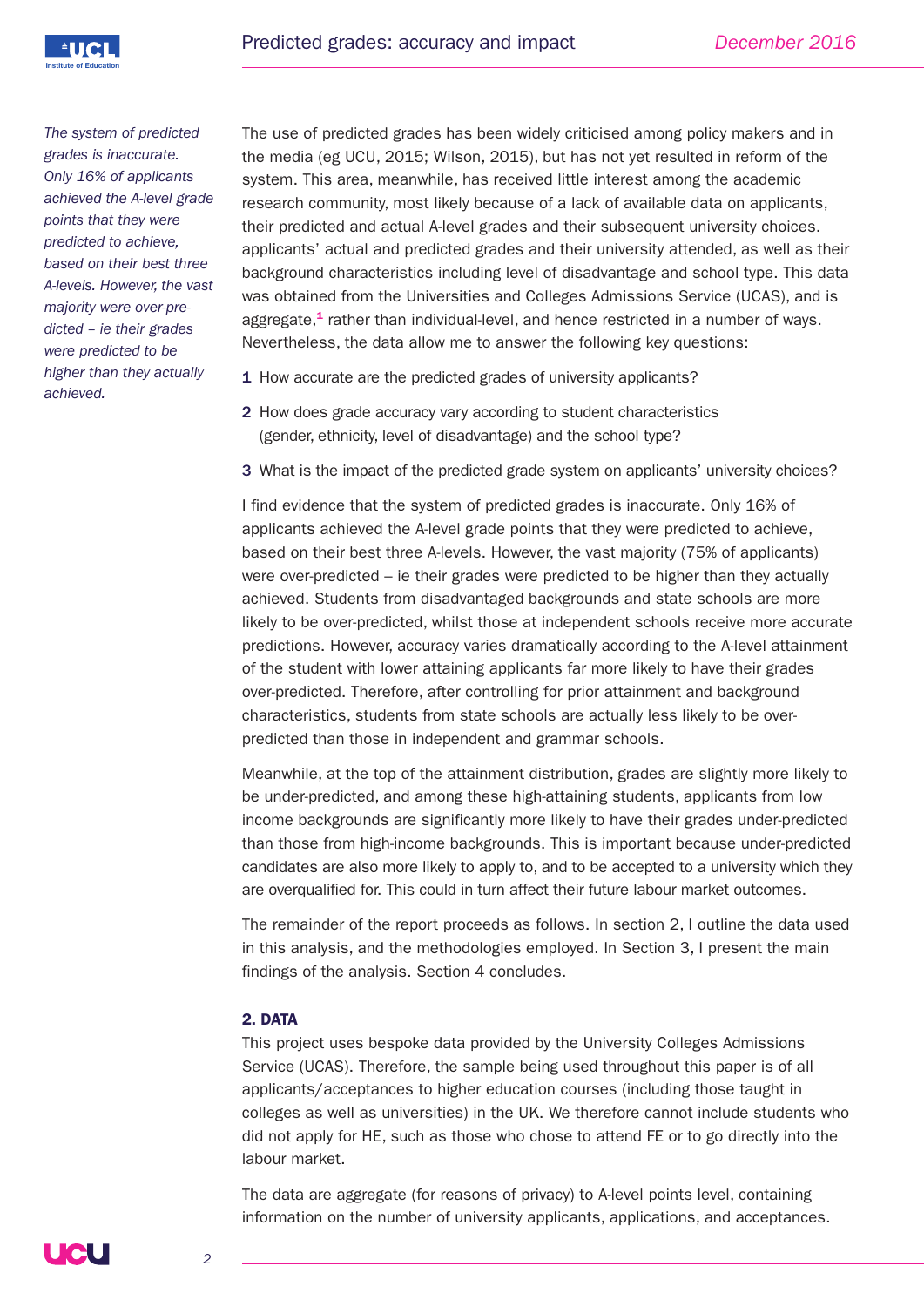

*At the top of the attainment distribution, grades are slightly more likely to be under-predicted, and among these high-attaining students, applicants from low income backgrounds are significantly more likely to have their grades underpredicted than those from high-income backgrounds.*

The variables included in the dataset are: A-level points (with points score defined by UCAS as the points score attached to the highest 3 A level grades achieved by the applicant, with the following points per grade used in the calculation:  $A^*=6$ ,  $A=5$ . B=4, C=3, D=2, E=1), the difference in achieved and predicted A-level score (with points score based on the same definition as previous), gender, ethnicity, most recent educational establishment type (which is generally school type but includes other routes such as FE college), Polar3 quintile (HEFCE's definition of disadvantage, which is defined according to the participation rate of the area the applicant is living in), cycle year (for 2013, 2014, 2015) and university tariff band (a measure of university quality based on the tariff score of accepted applicants, 'higher', 'medium' and 'lower' **<sup>2</sup>**). I also have information on the clearing routes of applicants (firm choice, insurance choice, main clearing, direct clearing or adjustment). In a final dataset I have information on the provider name, A-level points, predicted points again for applicants and acceptances. However because of the more granular level of university information, the only background characteristic included in this dataset is Polar3.

More information on the variables listed can be found in Appendix 1.

# **3. RESULTS**

#### **How accurate are predicted grades?**

I begin by examining the accuracy of predicted grades among the population of university applicants. Figure 1 shows the distribution of the difference between actual and predicted grades for applicants between 2013-2015, where each point on the x-axis represents the achieved point score of the students minus the predicted point score of the students. In other words, a negative score means that the student achieved a lower grade than they were predicted to achieve (the student's grade was overpredicted), whilst a positive score means the student achieved a higher grade than they were predicted to achieve (the student's grade was under-predicted).

Figure 1 shows that, based on this particular measure, **<sup>3</sup>** the majority of predictions are over-predicted. In Table 1 and Figure 2, I explore this in more detail. Table 1 shows that accuracy is around 16% - ie 16% of applicants' grades were correctly predicted. A further 8.5% of applicants were under-predicted, whilst the vast majority (75%) of applicants' grades were over-predicted. This suggests a lower level of accuracy than previous research (Everett & Papageorgiou, 2011) which found that 41% of grades were over-predicted, 51.7% were accurate, and only 6.6% were under-predicted, however the Everett & Papagerogiou research uses a different measure of grade accuracy (based on the actual grades of each individual A-level, rather than based points assigned to the best 3 as in this paper), therefore is not directly comparable with the results presented in this paper. Nevertheless it is notable that in both their and my research, under-prediction is uncommon.

As table 1 also shows, the majority of predicted grades were within 1-2 points (where, as explained, 1 point equates to 1 grade, ie the difference between AAA=15 points and AAB=14 points, or DDD and DDE). Nevertheless, 6% of applicants' were overpredicted to the tune of 5 points – equivalent to an A-level at grade A.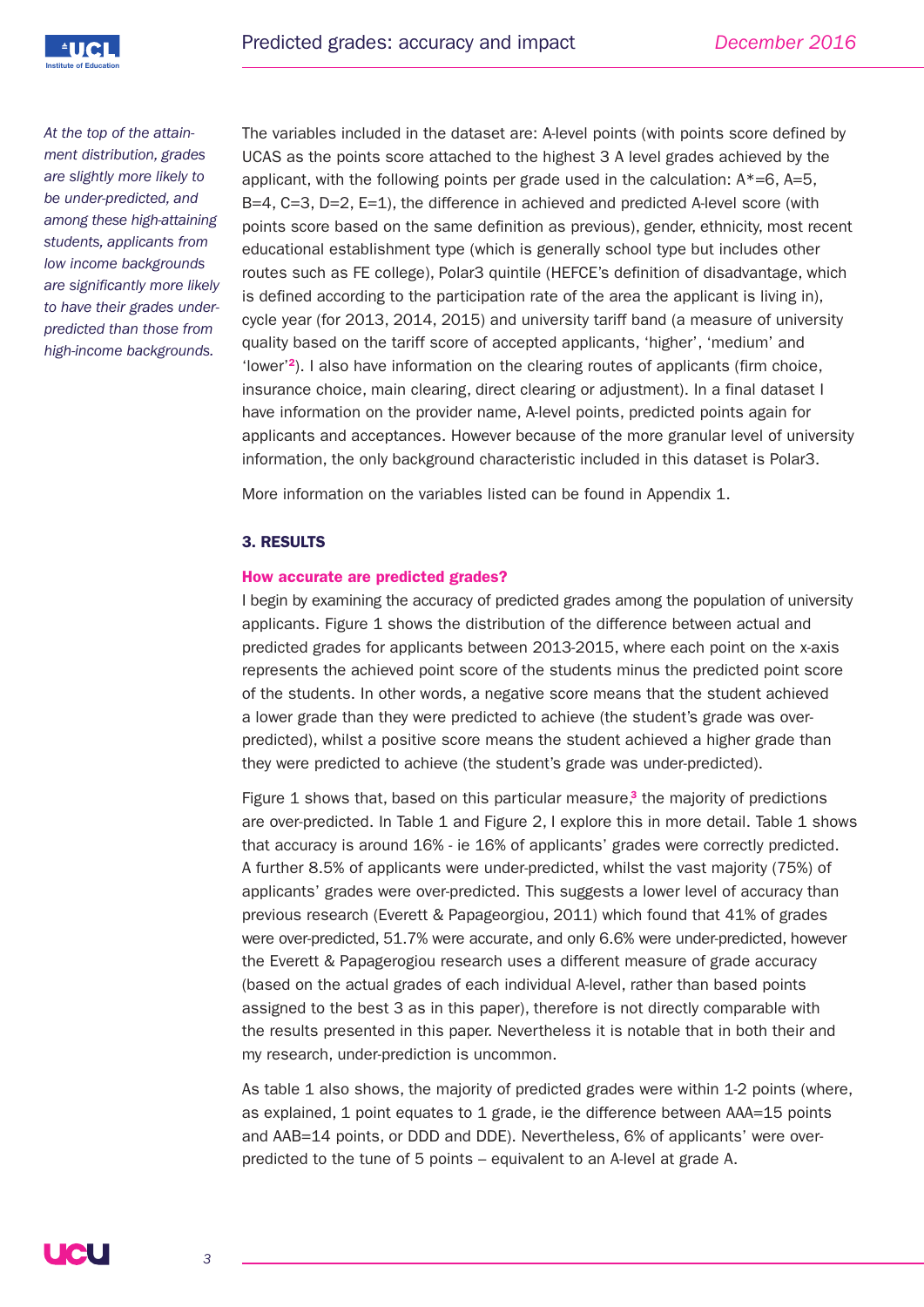



*Figure 1: Distribution of the difference between actual and predicted grades*

Note 1: Each point on the x-axis represents the achieved point score of the applicant minus the predicted point score of the applicant

Note 2: Points score is defined by UCAS as the points score attached to the highest 3 A level grades achieved by the applicant, with the following points per grade used in the calculation:  $A^*=6$ ,  $A=5$ ,  $B=4$ , C=3, D=2, E=1

| <b>Difference between</b><br>actual and predicted<br>points | %     |
|-------------------------------------------------------------|-------|
| -5                                                          | 6.03  |
| $-4$                                                        | 8.35  |
| $-3$                                                        | 15.88 |
| $-2$                                                        | 22.5  |
| $-1$                                                        | 22.65 |
| $\mathbf 0$                                                 | 16.05 |
| $\mathbf{1}$                                                | 6.45  |
| $\overline{2}$                                              | 1.82  |
| 3                                                           | 0.26  |
| $\overline{4}$                                              | 0.01  |
| <b>Total</b>                                                | 100   |

*Table 1: under/over prediction by A-level points*

Does grade accuracy vary according to the 'ability' (as measured by prior academic attainment) of the student? Figure 2 provides the answer to this. The solid black bar shows the achieved A-level points score. The grey bar next to it shows the average point score prediction for applicants with that achieved points score. So for example, the first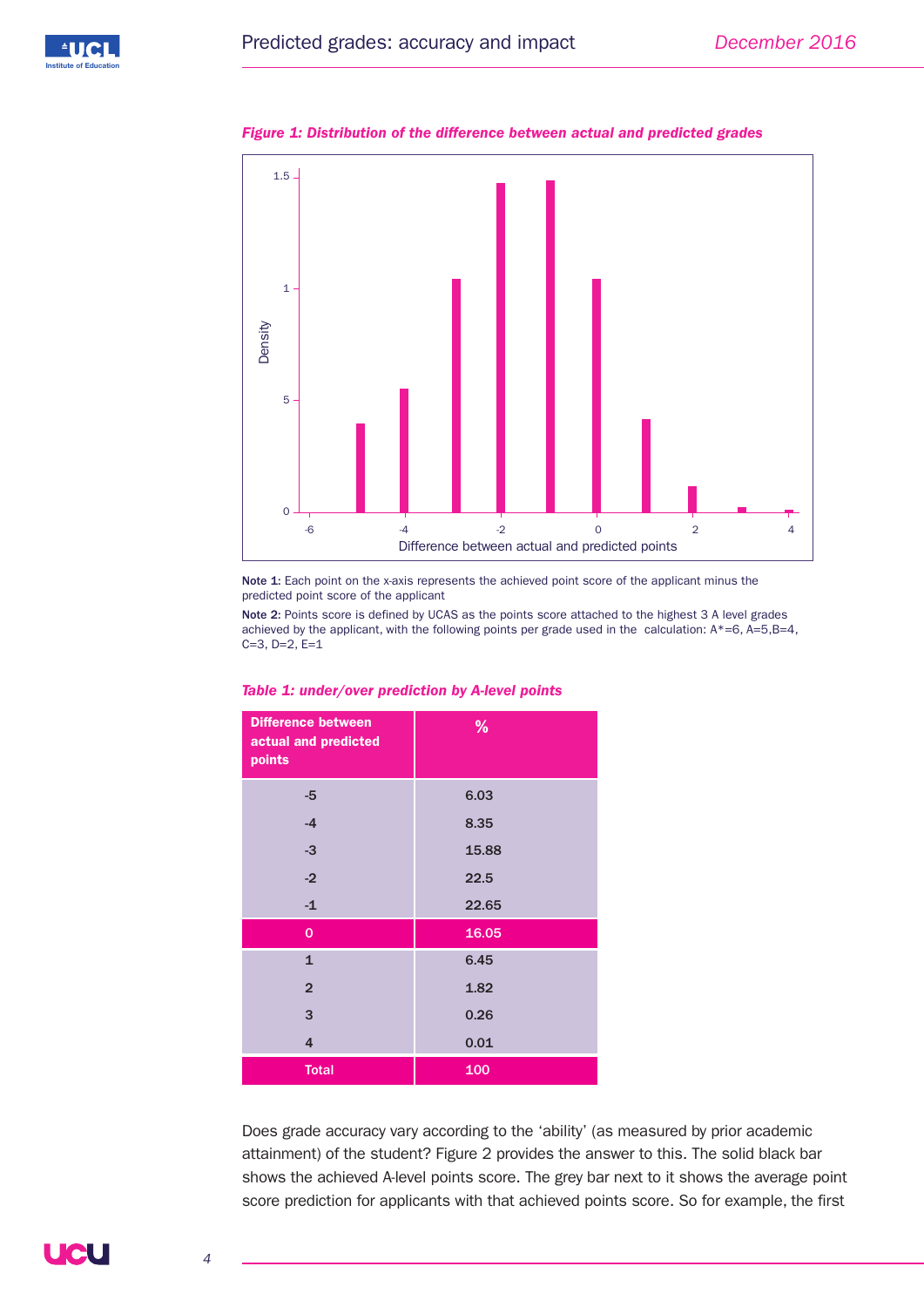

bar on the left shows that for applicants who actually achieved 3 points (eg EEE), the average prediction for such applicants was 8 A-level points (CCD) – a substantial over-prediction. It is notable from Figure 2 that over-prediction particularly occurs at the low end of the A-level attainment distribution, with those students achieving between 3-6 A-level points being over-predicted by upto A-level 4 points (a B-grade). It is also notable that as students' A-level attainment increases, so does the accuracy of their predicted grades. Indeed, only students with A-level points at 17 or above  $(A^*A^*A)$  appear to over-achieve on their predictions (though note, of course, that there are ceiling effects at play here; it is hard for students to over-achieve on very high predictions, and straight A<sup>\*</sup> students cant, by definition, be over-predicted. Note also that this chart simply presents the average prediction for each A-level point score – there will still be a distribution of under/over predictions for each point score).

Whilst this research cannot uncover the causes of this inaccuracy, the fact that teachers tend to over-predict rather than under-predict grades (particularly at the lower end of the A-level attainment distribution) perhaps implies that they are using predicted grades as a target for students to aim for, rather than a prediction of how they will perform. Moreover, there would seem to be little incentive for teachers to under-predict a students' grade since this may encourage them to 'give up' or at least discourage them from aiming 'high', and will also likely increase their likelihood of an offer (UCAS, 2015). Another possibility is that AS-levels, upon which predictions are often based, are a poor predictor of subsequent A-level attainment; weaker students may perform well at (the relatively easier) AS level, but subsequently go on to perform badly at the more challenging A-level. It is also relevant that the AS is now being 'decoupled" from A-levels, meaning that it will no longer contribute to the final grade of a student. This effectively means that some students will no longer sit the AS-level, potentially making it even harder for teachers to make predictions. This may result in some teachers/schools using GCSE outcomes as predictors of A-level results, potentially introducing even more error into predictions.



#### *Figure 2: Accuracy of predicted grades, by applicants' prior A-level points score*

Note: Points score is defined by UCAS as the points score attached to the highest 3 A level grades achieved by the applicant, with the following points per grade used in the calculation:  $A^*=6$ ,  $A=5$ ,  $B=4$ ,  $C=3$ ,  $D=2$ ,  $E=1$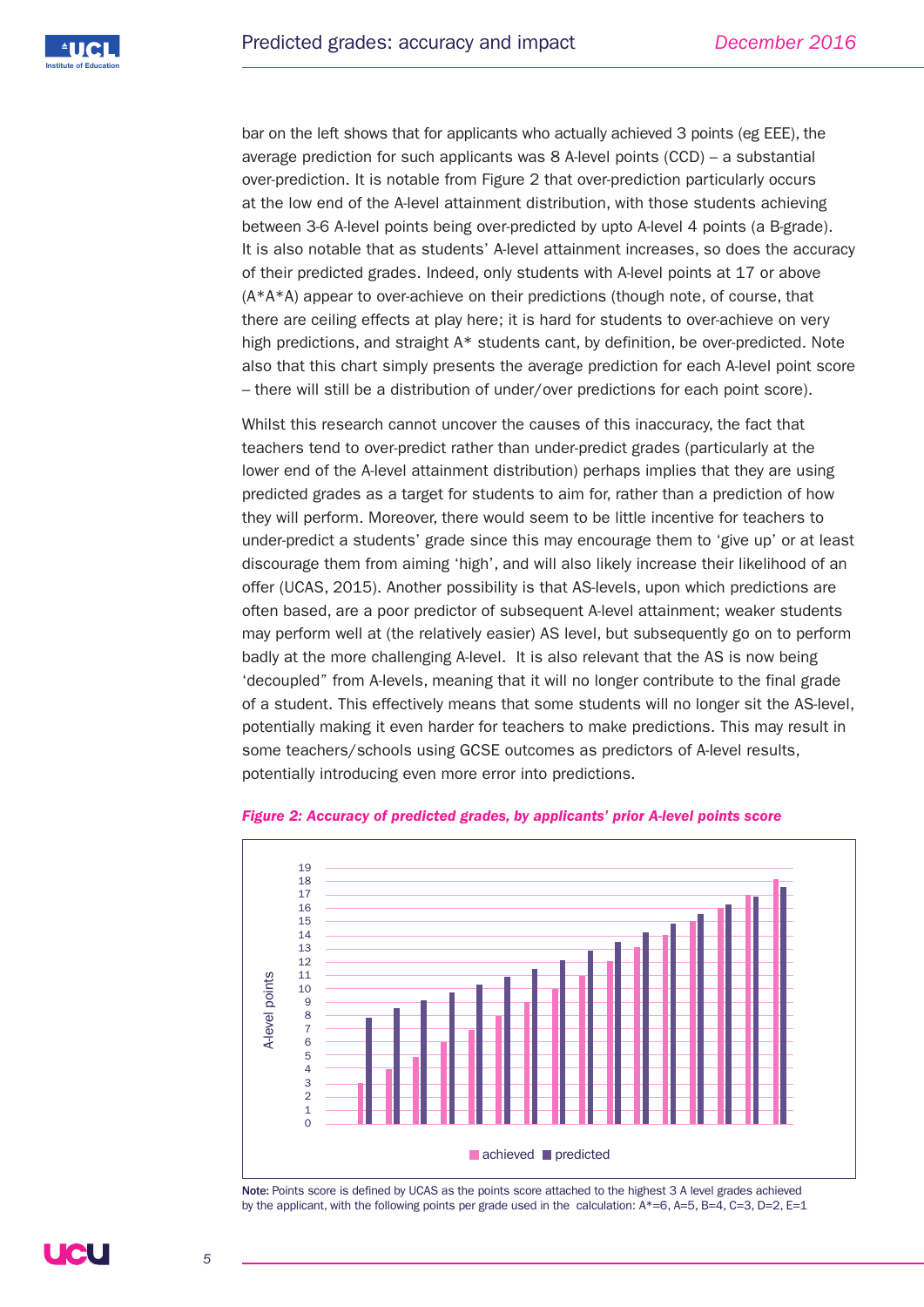#### **How does accuracy vary by student characteristics and school type?**

In this section I examine how accurate grades are according to the characteristics of students and schools, examining whether certain types of students, or school types are particularly likely to under or over-predict. This analysis is presented in figures 3-4.

As figure 3 shows, there is a good deal of variation in prediction accuracy according to school type. Independent schools appear to be the most accurate predictors – over 20% of applicants from independent schools' grades were accurately predicted. Meanwhile, academies, state schools and sixth form colleges are more prone to over-predicting their students' grades (as seen by the greater proportions from these school types with a difference between actual and predicted grades below zero). As is evident, there is a limited amount of under-prediction; however this will be explored in more detail in Section 3.



#### *Figure 3: Difference between actual and predicted grades, by school type*

Note 1: Each point on the x-axis represents the achieved point score of the applicant minus the predicted point score of the applicant

Note 2: Points score is defined by UCAS as the points score attached to the highest 3 A level grades achieved by the applicant, with the following points per grade used in the calculation:  $A^*=6$ ,  $A=5$ ,  $B=4$ ,  $C=3$ ,  $D=2$ ,  $E=1$ 

Are applicants from disadvantaged backgrounds more likely to receive inaccurate predictions? The answer can be seen in Figure 4 which shows prediction accuracy according to the Polar 3 measure of disadvantage. As Figure 4 shows, that those applicants from the most disadvantaged backgrounds (ie Polar groups 1 and 2) are the least likely applicants to have their grades accurately predicted. They are also more likely to have their grades over-predicted than those from more advantaged groups. Indeed, the gradient in accuracy by advantage level is quite striking in this chart.

For example, applicants from the most disadvantaged backgrounds are more likely to experience moderate to severe over-prediction (ie from 2 to 5 points over-predicted) than those the most advantaged backgrounds. For example 7.5% of the most disadvantaged students were over-predicted by 5 points (equivalent to an A grade at A-level), compared with 5% of the most advantaged students. But the gradient reverses as accuracy improves, so that the most advantaged applicants are more likely than the most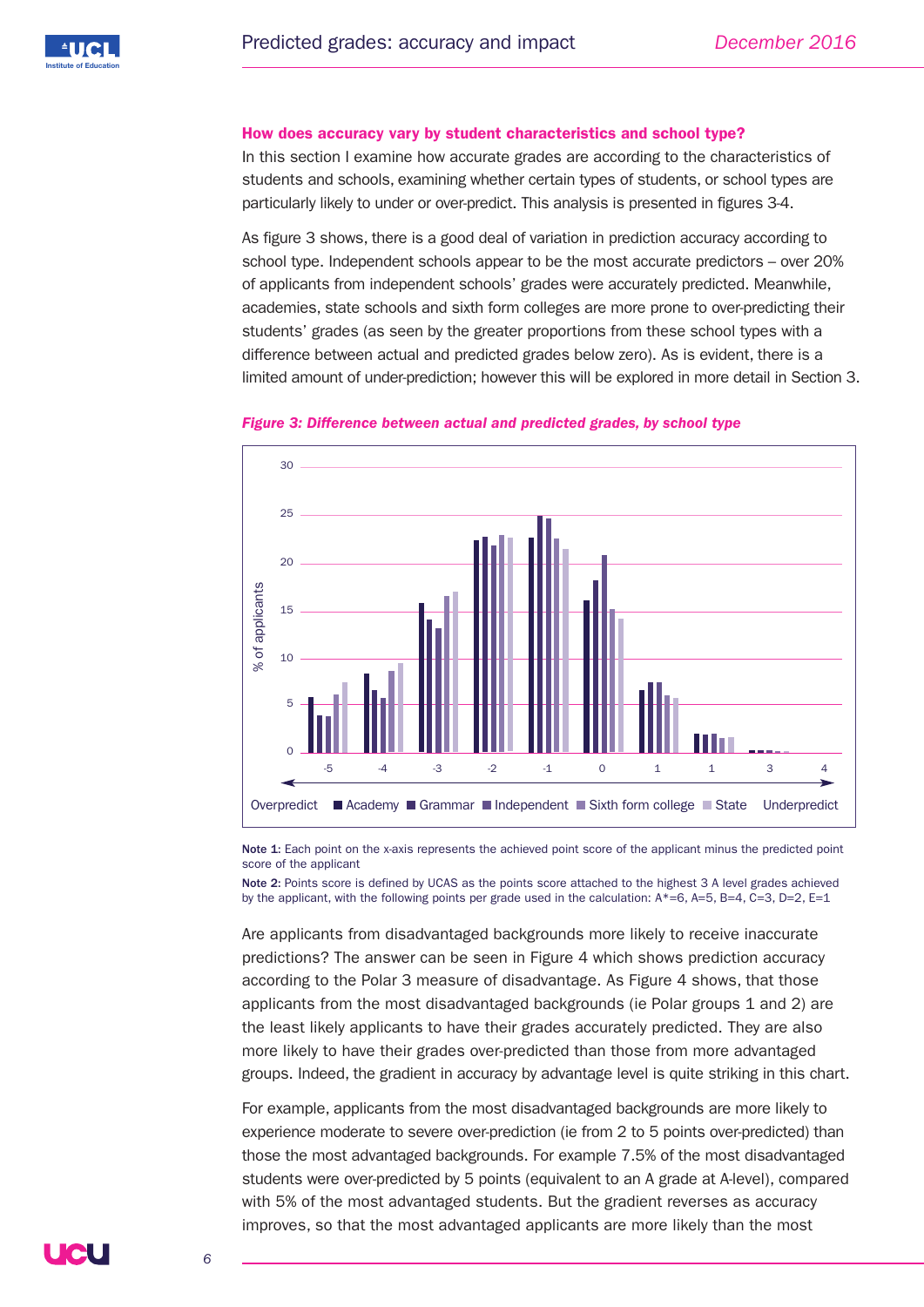

disadvantaged to experience relative accuracy (ie a difference in achieved and predicted between -1 to  $+1$ ) in their predicted grades. Interestingly, however, for applicants whose grades are under-predicted by 2 points or more, there appear to be no differences by level of disadvantage.





Note 1: Each point on the x-axis represents the achieved point score of the applicant minus the predicted point score of the applicant

Note 2: Points score is defined by UCAS as the points score attached to the highest 3 A level grades achieved by the applicant, with the following points per grade used in the calculation:  $A^*=6$ ,  $A=5$ ,  $B=4$ ,  $C=3$ ,  $D=2$ ,  $E=1$ 



*Figure 5: Difference between actual and predicted grades, by ethnic group*

Note 1: Each point on the x-axis represents the achieved point score of the applicant minus the predicted point score of the applicant

Note 2: Points score is defined by UCAS as the points score attached to the highest 3 A level grades achieved by the applicant, with the following points per grade used in the calculation: A\*=6, A=5, B=4, C=3, D=2, E=1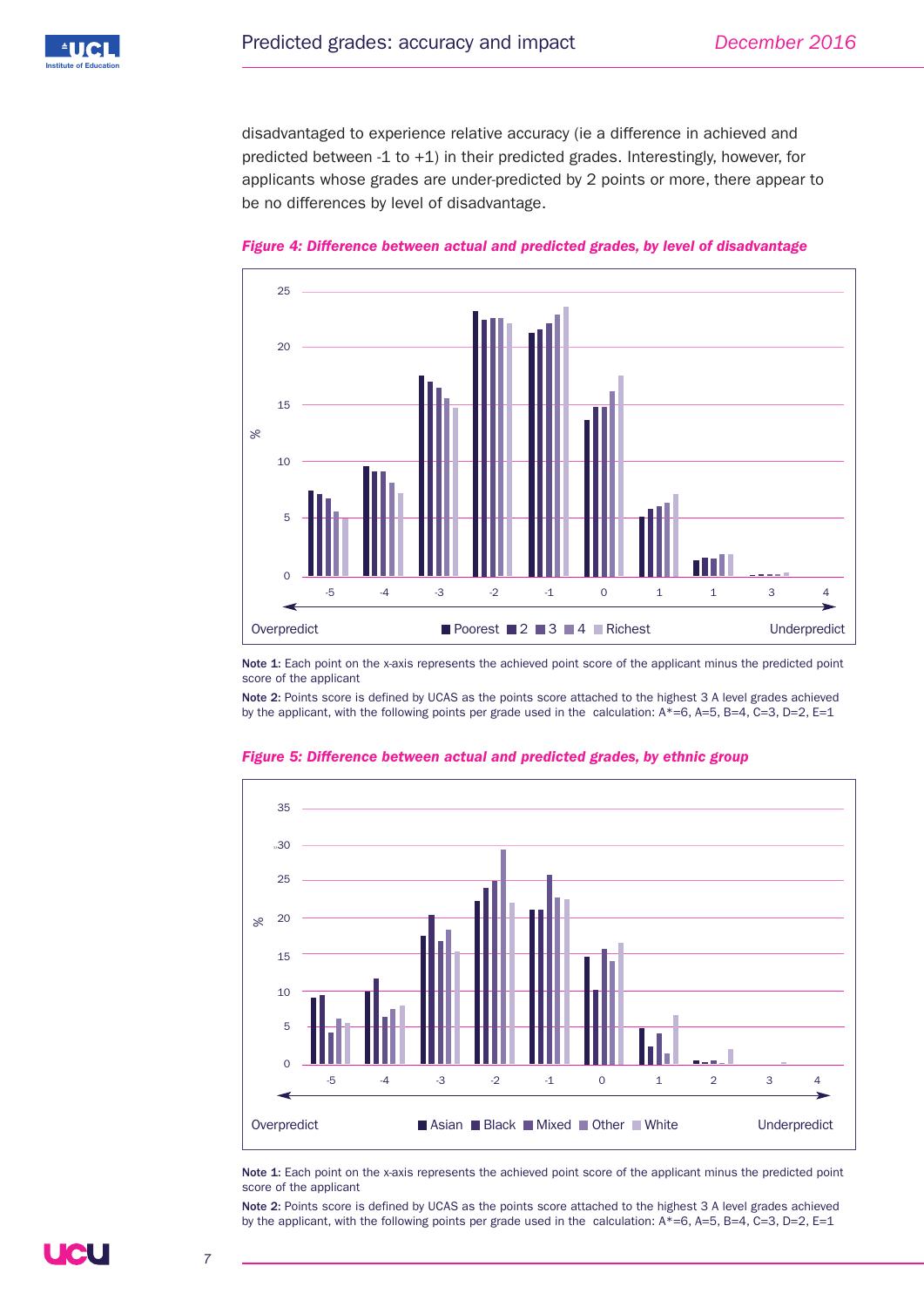Finally, in Figure 5, I examine predicted grade accuracy by ethnicity. Here we can see that, among all ethnic groups, Asian and Black applicants are more likely to be severely over-predicted. White applicants are most likely of all groups to be accurate (though at similar levels to black students) and are also most likely to be slightly over-predicted. Finally, I can also examine whether girls are more likely to have their grades over-predicted than boys. The results (not shown here) reveal no apparent difference in their rates of grade accuracy.

The results so far in this section have shown that applicants from state schools and disadvantaged backgrounds are more likely to be over-predicted. However, in Section 3 we learned that low ability students are more likely to be over-predicted than high ability students. But what about the interaction between the two? In particular, research from the US (Hoxby & Avery, 2012) has shown that high ability but disadvantaged young people very often do not apply to selective colleges or universities despite being qualified to do so, and despite the fact that these selective institutions would cost them less. Therefore, it is of interest to examine the accuracy of grade prediction among the group of disadvantaged but high ability students. The results are presented in Table 2.

|                                       | <b>All</b> | AAB, all<br>applicants | AAB, most<br>disadvantaged | AAB, least<br>disadvantaged |
|---------------------------------------|------------|------------------------|----------------------------|-----------------------------|
| <b>Proportion of students</b>         |            |                        |                            |                             |
| Overpredicted (%)                     | 75.41      | 46.46                  | 44.03                      | 47.4                        |
| Accurate (%)                          | 16.05      | 32.17                  | 32.31                      | 32.29                       |
| Underpredicted (%)                    | 8.54       | 21.37                  | 23.66                      | 20.31                       |
| Number of students<br>$(2013 - 2015)$ |            |                        |                            |                             |
| Overpredicted                         | 647,680    | 107,440                | 5,145                      | 47,845                      |
| Accurate                              | 137,850    | 74,405                 | 3,775                      | 32,595                      |
| <b>Underpredicted</b>                 | 73,305     | 49,425                 | 2,765                      | 20,500                      |
| <b>Total</b>                          | 858,835    | 231,270                | 11,685                     | 100,940                     |

#### *Table 2: Accuracy of prediction, high ability applicants and level of disadvantage, proportion and frequency*

As can be seen, high ability applicants (defined here as those with 14 A-level points or more – equivalent to AAB or more at A-level) do tend to be more likely to be underpredicted than the average applicant, with 21% of AAB applicants having their points score under-predicted, versus 8.5% of all applicants. Among these AAB applicants, applicants from the most disadvantaged group are slightly more likely to have their grades under-predicted than those from the least disadvantaged groups (23.7% vs 20.3%) suggesting there is some evidence that high ability disadvantaged students are particularly likely to fall into the category of being under-predicted. Of course, as is widely known (eg Chowdry et al, 2013), only a small number of disadvantaged young people fall into the high-attainment category – as can be seen in the lower half of Table 2. Nevertheless, it can be seen that under-prediction affects some 2,700 high-ability disadvantaged students.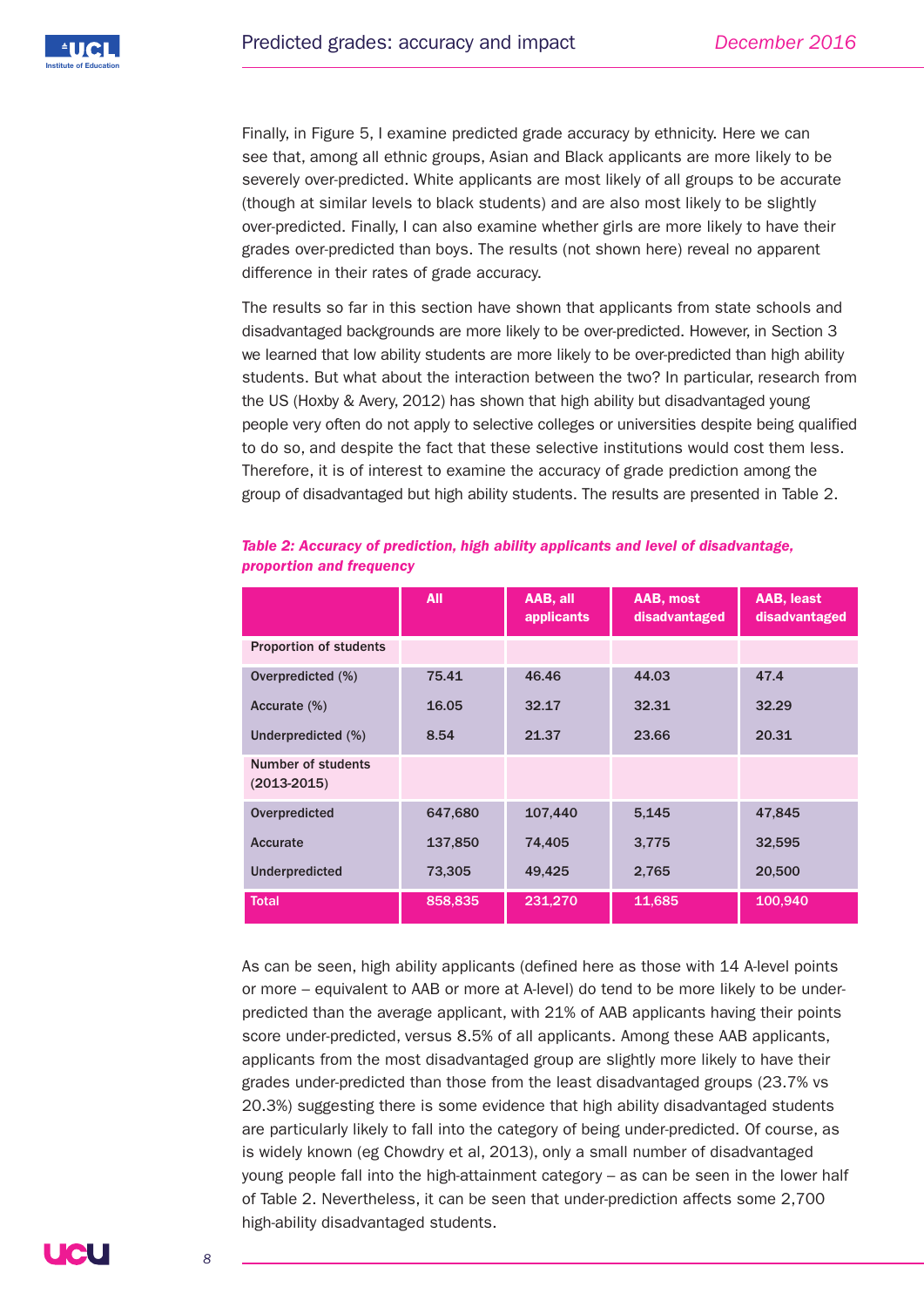In table 3 I explore this in a regression framework, allowing me to examine whether certain groups are more or less likely to be under-predicted, whilst holding constant other factors such as ethnicity, gender or school attended, which also affect prediction accuracy.

Column 1 contains the raw results for the impact of disadvantage level on the probability of being under-predicted (which here, is defined as a binary variable=1 if under-predicted, and=0 if accurately or over-predicted), controlling only for academic year. As expected, those from the poorest quintile are less likely to be under-predicted (by 2.6 percentage points) than those from the richest quintile (the reference category). Moreover, it can also be seen that rates of under-prediction have been falling over time since 2013 (the reference year).

# *Table 3: Probability of grades being under-predicted*

| <b>VARIABLES</b>                       | (1)<br>raw             | (2)<br>+chars          | (3)<br><b>CCC</b>      | (4)<br><b>CCC-AAB</b>  | (5)<br><b>AAB</b>      |  |
|----------------------------------------|------------------------|------------------------|------------------------|------------------------|------------------------|--|
| Quintile of disadvantage (ref=richest) |                        |                        |                        |                        |                        |  |
| Poorest quintile                       | $-0.026***$<br>(0.001) | $-0.024***$<br>(0.001) | $-0.003***$<br>(0.001) | $-0.001$<br>(0.001)    | $0.011***$<br>(0.004)  |  |
| 2nd poorest quintile                   | $-0.019***$<br>(0.001) | $-0.016***$<br>(0.001) | $-0.003***$<br>(0.000) | 0.001<br>(0.001)       | $0.008**$<br>(0.003)   |  |
| Middle quintile                        | $-0.015***$<br>(0.001) | $-0.010***$<br>(0.001) | $-0.002***$<br>(0.000) | 0.001<br>(0.001)       | $0.013***$<br>(0.003)  |  |
| 2nd richest quintile                   | $-0.008***$<br>(0.001) | $-0.007***$<br>(0.001) | $-0.001***$<br>(0.000) | 0.000<br>(0.001)       | 0.002<br>(0.002)       |  |
| School type (ref=state)                |                        |                        |                        |                        |                        |  |
| Academy                                |                        | $0.013***$<br>(0.001)  | $0.001**$<br>(0.000)   | $0.005***$<br>(0.001)  | $-0.010***$<br>(0.003) |  |
| <b>FE</b> college                      |                        | $-0.024***$<br>(0.002) | $-0.004***$<br>(0.001) | $-0.023***$<br>(0.002) | $-0.019***$<br>(0.006) |  |
| Grammar                                |                        | $0.008***$<br>(0.001)  | $-0.003***$<br>(0.001) | $-0.012***$<br>(0.001) | $-0.046***$<br>(0.004) |  |
| Independent                            |                        | $0.012***$<br>(0.001)  | $-0.004***$<br>(0.001) | $-0.015***$<br>(0.001) | $-0.065***$<br>(0.003) |  |
| <b>Other</b>                           |                        | $-0.066***$<br>(0.005) | $-0.003$<br>(0.002)    | $-0.051***$<br>(0.005) | $-0.089***$<br>(0.023) |  |
| Sixth form College                     |                        | $0.005***$<br>(0.001)  | $-0.000$<br>(0.000)    | $0.003***$<br>(0.001)  | $-0.017***$<br>(0.003) |  |
| Ethnic group (ref=white)               |                        |                        |                        |                        |                        |  |
| <b>Asian</b>                           |                        | $-0.037***$<br>(0.001) | $-0.001***$<br>(0.000) | $-0.013***$<br>(0.001) | $-0.100***$<br>(0.003) |  |
| <b>Black</b>                           |                        | $-0.069***$<br>(0.002) | $-0.003***$<br>(0.001) | $-0.032***$<br>(0.002) | $-0.158***$<br>(0.008) |  |
| <b>Mixed</b>                           |                        | $-0.050***$<br>(0.002) | $-0.005***$<br>(0.001) | $-0.033***$<br>(0.002) | $-0.107***$<br>(0.005) |  |

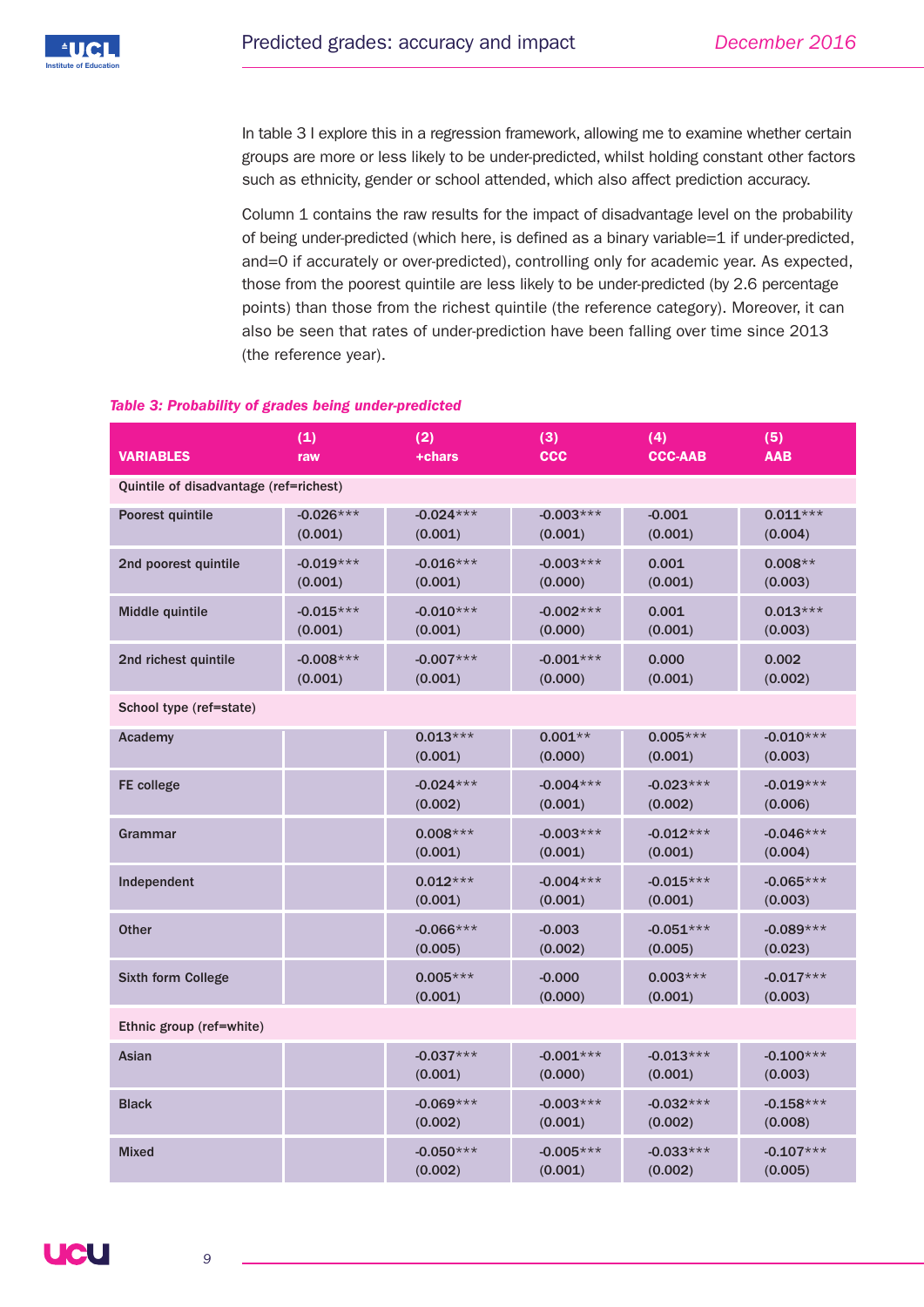| <b>Other</b>        |                        | $-0.085***$<br>(0.004) | $-0.005*$<br>(0.003)  | $-0.046***$<br>(0.004) | $-0.195***$<br>(0.013) |
|---------------------|------------------------|------------------------|-----------------------|------------------------|------------------------|
| Male                |                        | $-0.002***$<br>(0.001) | $0.003***$<br>(0.000) | $0.011***$<br>(0.001)  | $-0.018***$<br>(0.002) |
| Year=2014           | $-0.003***$<br>(0.001) | $-0.003***$<br>(0.001) | 0.000<br>(0.000)      | $-0.005***$<br>(0.001) | $0.009***$<br>(0.002)  |
| Year=2015           | $-0.007***$<br>(0.001) | $-0.006***$<br>(0.001) | 0.000<br>(0.000)      | $-0.007***$<br>(0.001) | $0.004**$<br>(0.002)   |
| <b>Constant</b>     | $0.098***$<br>(0.001)  | $0.099***$<br>(0.001)  | $0.004***$<br>(0.000) | $0.053***$<br>(0.001)  | $0.253***$<br>(0.003)  |
| <b>Observations</b> | 858,720                | 858,720                | 146,890               | 480,610                | 231,220                |
| R-squared           | 0.001                  | 0.006                  | 0.001                 | 0.004                  | 0.013                  |

In the second column I add student background characteristics and school type. There is a small increase in the most advantaged coefficient, and an increase in the R-squared, indicating that background characteristics do explain some of the variation in prediction accuracy. In particular, we can see that, in comparison to those from state schools, those whose last educational establishment were independent schools, grammar schools or academy schools are more likely to be under-predicted, as seen above. We can also see that, all else being equal, white applicants are most likely to be under-predicted than all other ethnic groups, and boys are less likely to be under-predicted than girls.

However, we have seen that the probability of being under or over predicted varies dramatically by student A-level achievement level. Therefore in the next 3 columns I attempt to account for this by sub-dividing the analysis by achieved A-level grades (CCC or less, CCC-AAB, and finally, AAB or more). Looking first at column 3, we can see that, after controlling for school type and student background characteristics, 'low ability', disadvantaged students are less likely to be under-predicted than 'low ability' but advantaged students. However, column 4 shows that, for 'medium-ability' (defined as achieving grades above CCC but lower than AAB) students there is little difference in probability of being under-predicted according to disadvantage. Finally, column 5 shows that 'high ability' (AAB or more) but disadvantaged students are significantly more likely to have their grades under-predicted than 'high ability' students from the most advantaged backgrounds, even after controlling for school type, gender, ethnicity and year. Although this is a small effect (of only 1 percentage point), it is nevertheless a worrying finding – it implies that some of our most high achieving students may be misinformed about their likely potential.

Table 3 also shows that, once we control for student prior attainment, those attending state schools are more likely to have their grades under-predicted than those from independent schools and grammar schools (columns 3-5). (Interestingly, the converse is also true; after controlling for ability and characteristics, students from state schools are less likely to be over-predicted than those from independent schools). **<sup>4</sup>** In terms of ethnicity, high achieving white students are more likely to be under-predicted than other ethnic groups. Boys are, however, still less likely to be under-predicted than girls.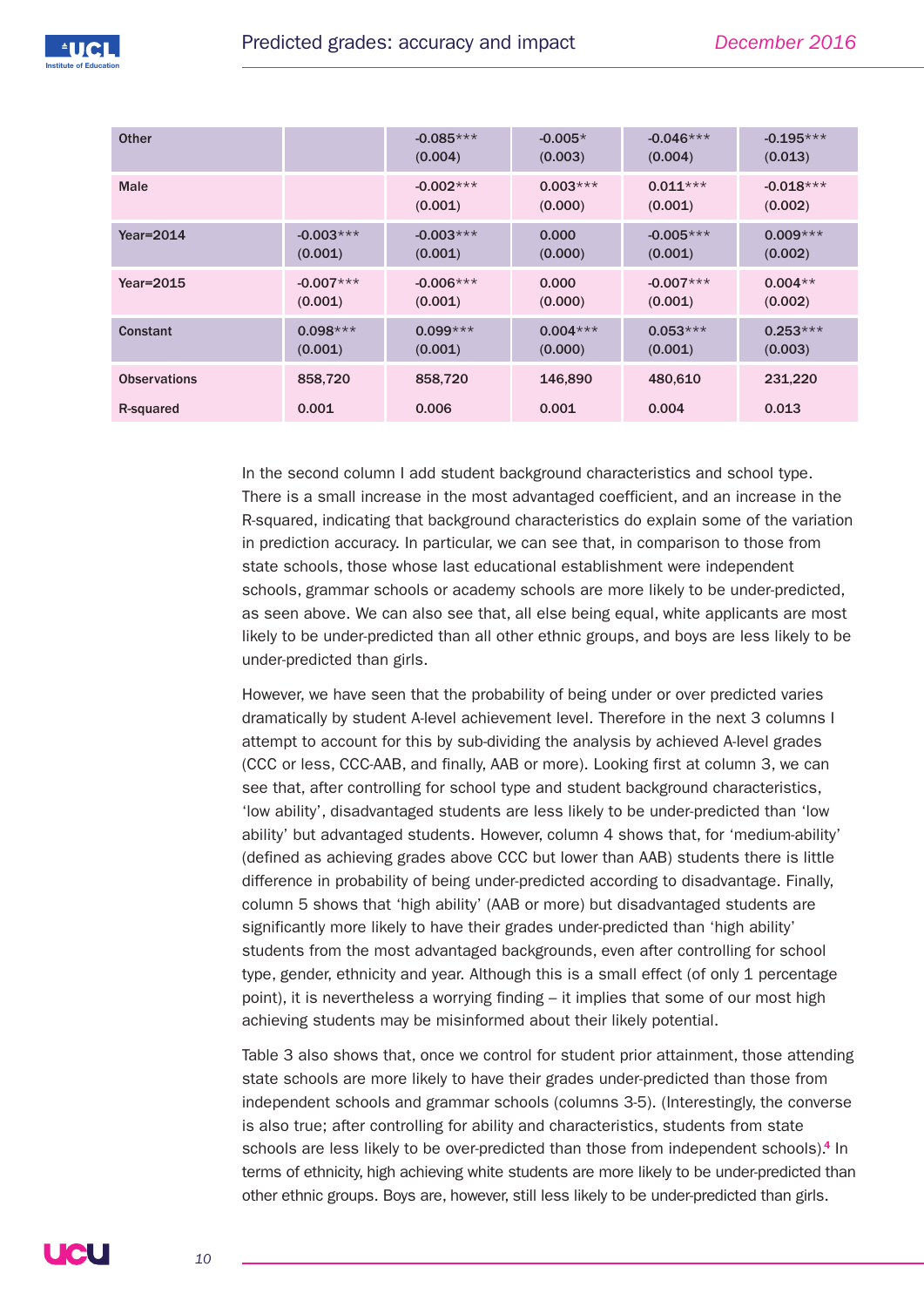

If being under-predicted results in students applying to universities which they are over-qualified for, this could have a direct impact on social mobility, potentially skewing social representation across HE institutions. Moreover, it could result in students becoming de-motivated and dropping out of university altogether. On the other hand, students may not pay a great deal of attention to their grade point predictions, therefore the degree of accuracy may not actually affect students' application decisions at all. How grade accuracy impacts students' university choices is the question that I turn to in the next section.

**What is the impact of the predicted grades system on students' university choices?**

We can now turn to the important question of what is the impact of predicted grades – or rather inaccuracy of predicted grades – on students' university choices. In particular, the question I aim to ask here is whether students whose grades are under or overpredicted, apply to universities which they are under or over-qualified for, bearing in mind their academic credentials.

First, I examine the probability of applying to a high-tariff university based on accuracy of A-level point prediction. In other words, are applicants whose grades are under predicted less likely to apply to a high-tariff university, and are applicants whose grades are over predicted more likely to do so? The definition of a high-tariff university is again somewhat restrictive (see data section, and footnote 2); there are only three categories of university, therefore high-tariff universities represent the top third. The results can be found in Table 4 and again are split by A-level points achieved. It is clear that for all A-levels achieved, applicants whose grades are over-predicted are more likely to apply to a high-tariff university than those whose grades are accurate. And by contrast, applicants whose grades are under-predicted are less likely to apply to a high tariff university. The results also show that those from the poorest backgrounds, even within A-level ability groupings, are less likely to apply to a high tariff university, and applicants those from independent schools are most likely to apply to a high tariff.

What can we conclude from this analysis? The finding that high ability under-predicted applicants are less likely to apply to top universities (to the tune of 8.7 percentage points) is certainly of concern, and is evidence that grade prediction may be reducing the potential of these students. But what about students with lower grades? For example we find that students with CCC or below are more likely to apply to a high tariff university if their grades are over-predicted. Whilst some could argue this is a positive outcome, and that more holistic widening admissions policies have resulted in good progress in widening participation in recent years (Lasselle et al, 2014), a potential downside is that being over-predicted could result in student attending universities they are not qualified for, resulting in them struggling to complete their degrees or dropping out. However it is important to note that this report cannot examine the success rates of so-called 'mismatched' students; this is a particularly underresearched area in the UK.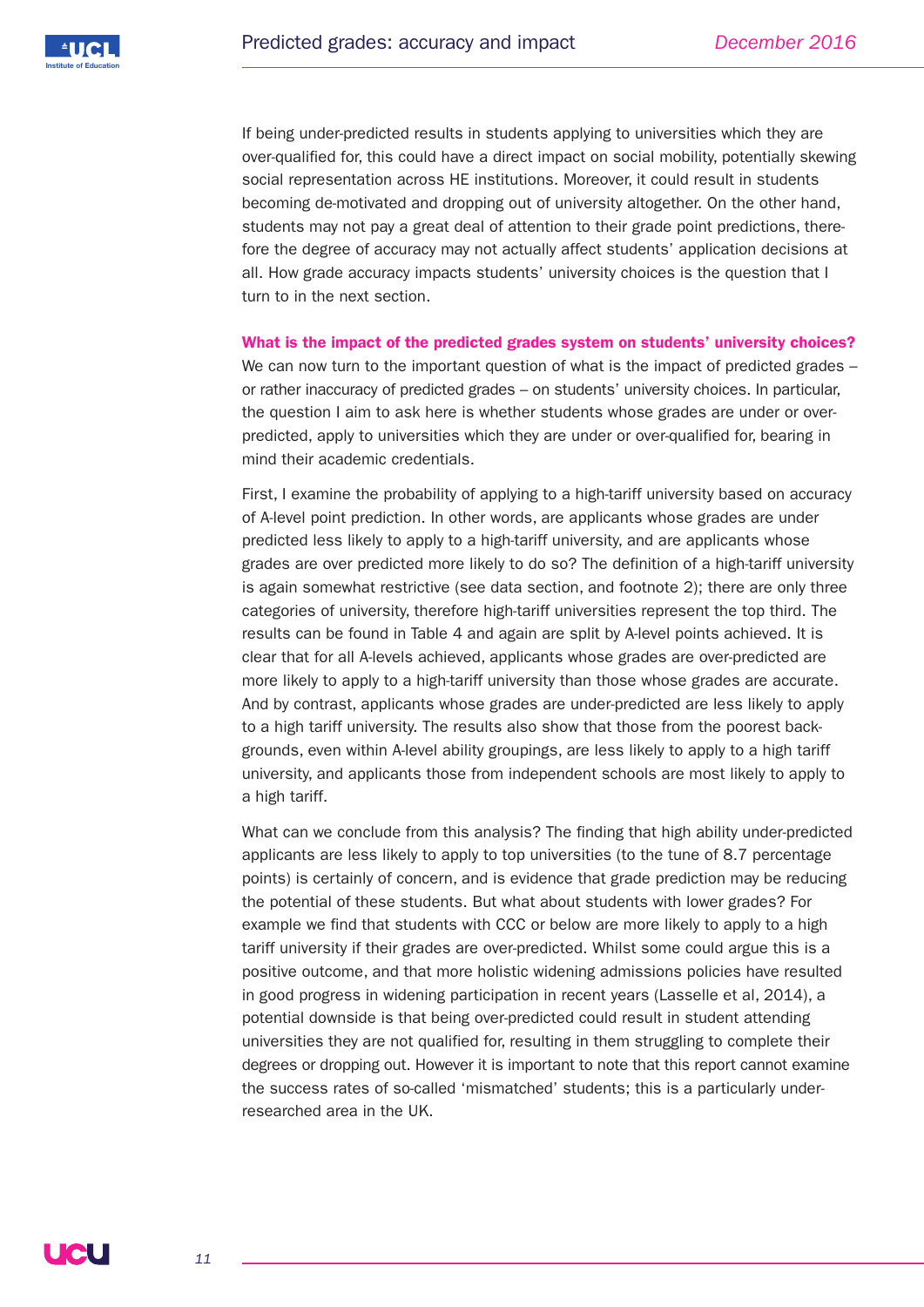

# *Table 4: probability of applying to a high-tier university*

| <b>VARIABLES</b>                       | (1)         | (2)            | (3)         |  |  |
|----------------------------------------|-------------|----------------|-------------|--|--|
|                                        | <b>CCC</b>  | <b>CCC-AAB</b> | <b>AAB</b>  |  |  |
| Accuracy of prediction (ref=accurate)  |             |                |             |  |  |
| Over-predicted                         | $0.110***$  | $0.096***$     | $0.036***$  |  |  |
|                                        | (0.006)     | (0.002)        | (0.002)     |  |  |
| <b>Under-predicted</b>                 | $-0.048***$ | $-0.060***$    | $-0.087***$ |  |  |
|                                        | (0.017)     | (0.004)        | (0.003)     |  |  |
| Quintile of disadvantage (ref=poorest) |             |                |             |  |  |
| Poorest quintile                       | $-0.005$    | $-0.045***$    | $-0.061***$ |  |  |
|                                        | (0.003)     | (0.003)        | (0.005)     |  |  |
| 2nd poorest quintile                   | 0.000       | $-0.043***$    | $-0.061***$ |  |  |
|                                        | (0.003)     | (0.002)        | (0.004)     |  |  |
| Middle quintile                        | $-0.001$    | $-0.035***$    | $-0.055***$ |  |  |
|                                        | (0.003)     | (0.002)        | (0.003)     |  |  |
| 2nd richest quintile                   | $-0.006**$  | $-0.026***$    | $-0.038***$ |  |  |
|                                        | (0.003)     | (0.002)        | (0.003)     |  |  |
| Schooltype (ref=state)                 |             |                |             |  |  |
| Academy                                | 0.002       | $0.026***$     | $0.032***$  |  |  |
|                                        | (0.002)     | (0.002)        | (0.003)     |  |  |
| FE college                             | $0.018***$  | $0.018***$     | $0.024***$  |  |  |
|                                        | (0.005)     | (0.004)        | (0.007)     |  |  |
| Grammar                                | $-0.028***$ | $-0.054***$    | $-0.122***$ |  |  |
|                                        | (0.005)     | (0.003)        | (0.004)     |  |  |
| Independent                            | $0.045***$  | $0.130***$     | $0.156***$  |  |  |
|                                        | (0.005)     | (0.003)        | (0.003)     |  |  |
| <b>Other</b>                           | $-0.053***$ | 0.004          | $0.052**$   |  |  |
|                                        | (0.015)     | (0.011)        | (0.027)     |  |  |
| Sixth form college                     | $0.012***$  | $0.020***$     | $0.007**$   |  |  |
|                                        | (0.003)     | (0.002)        | (0.004)     |  |  |
| Ethnic group (ref=white)               |             |                |             |  |  |
| Asian                                  | $0.028***$  | $0.030***$     | $0.007**$   |  |  |
|                                        | (0.003)     | (0.002)        | (0.003)     |  |  |
| <b>Black</b>                           | $-0.017***$ | $0.019***$     | $0.058***$  |  |  |
|                                        | (0.004)     | (0.003)        | (0.009)     |  |  |
| <b>Mixed</b>                           | $-0.047***$ | $0.020***$     | $0.086***$  |  |  |
|                                        | (0.007)     | (0.004)        | (0.006)     |  |  |
| <b>Other</b>                           | $-0.031*$   | 0.011          | $0.086***$  |  |  |
|                                        | (0.017)     | (0.009)        | (0.016)     |  |  |
| <b>Male</b>                            | $0.022***$  | $0.039***$     | $0.063***$  |  |  |
|                                        | (0.002)     | (0.001)        | (0.002)     |  |  |
| Year=2014                              | $0.013***$  | $0.015***$     | $0.008***$  |  |  |
|                                        | (0.002)     | (0.002)        | (0.002)     |  |  |
| <b>Year=2015</b>                       | $0.031***$  | $0.025***$     | $0.012***$  |  |  |
|                                        | (0.002)     | (0.002)        | (0.002)     |  |  |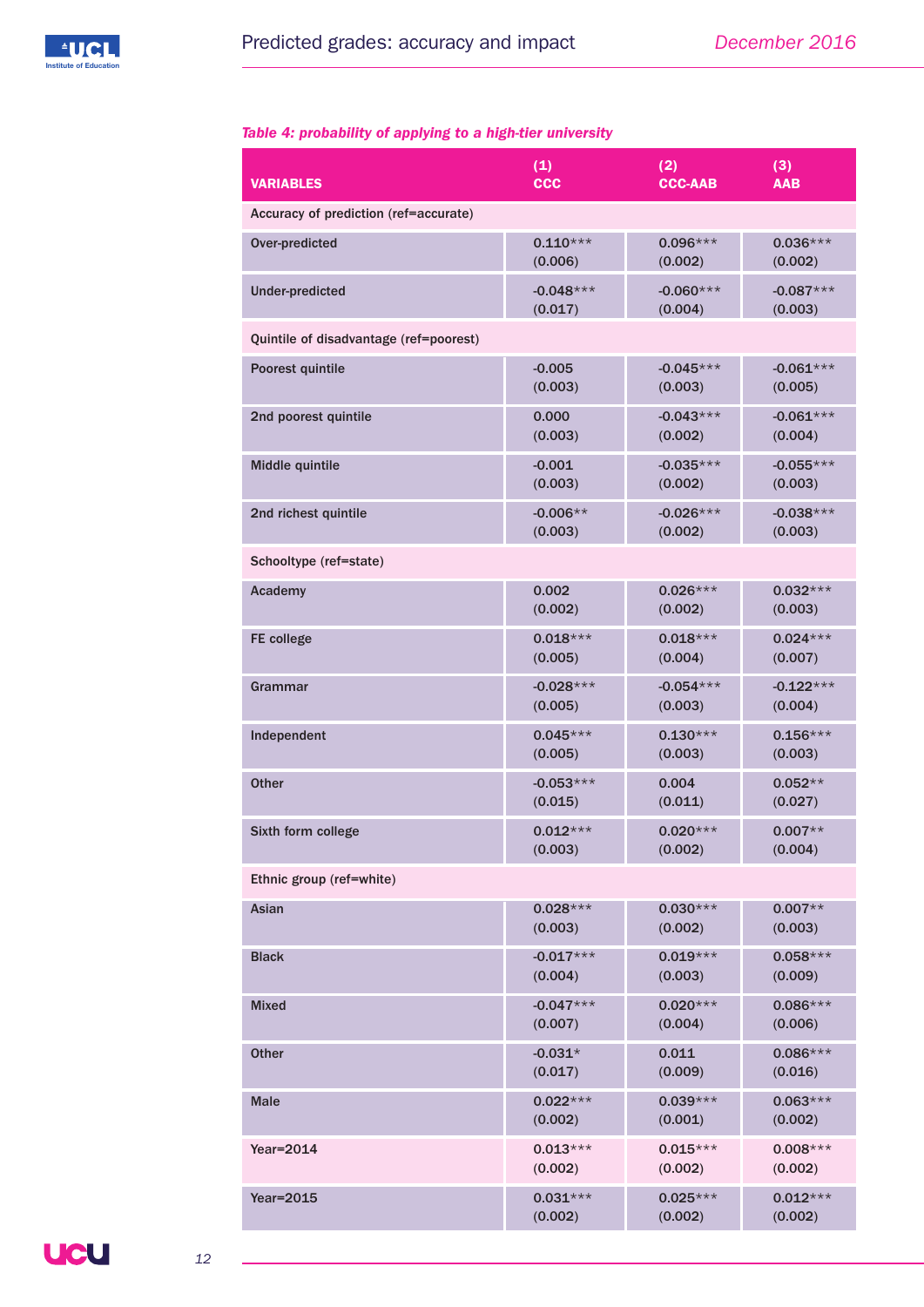

| Constant            | $0.014**$<br>(0.007) | $0.200***$<br>(0.003) | $0.550***$<br>(0.004) |
|---------------------|----------------------|-----------------------|-----------------------|
| <b>Observations</b> | 146,890              | 480,610               | 231.220               |
| R-squared           | 0.008                | 0.022                 | 0.046                 |

This raises the question, do students with inaccurate grade predictions apply to universities that are not appropriate for them, based on their realised A-level points? And importantly, do accepted applicants whose A-level scores were under-predicted, end up at universities which they are over-qualified for?

To answer this question, I turn to a second dataset (again described in Section 2) which contains A-level points and predicted grades at every UCAS university. In order to perform this analysis I first calculate the average A-level point score at every university in my sample (by year, based on the A-level point scores of acceptances). I then define a student as over-qualified for the university they applied to if their own A-level achieved score exceeds the average for that university. Note, that this measure of over-qualification is, of course, subject to error. In particular, whilst some students may have A-level scores well above or below the mean for their university this could simply reflect the particular course that they are studying, since even within universities, courses have different entry requirements. As I do not have information on the course of study, I am unable to take this into account, and therefore these results can be seen as merely suggestive evidence of under/overqualification.

The results of this analysis can be found in Table 5. Again, I have grouped the data by student ability level. Note that for this analysis my set of variables is far more restrictive than above – in particular I am not able to control for any student characteristics, or school type. However, since the results in Section 3.2 were not affected by these controls by any great magnitude, we can assume with reasonable safety that this would not dramatically impact the findings.

In Table 5 I present two sets of results. In columns 1 and 2 I present analysis for unique applicants, in columns 3 and 4 I present results for acceptances at university. In column 1 we can see that under-predicted applicants are 10 percentage points more likely than applicants whose grades were accurate or over-predicted to have applied to a university that they are over-qualified for. In column 2 we can see that the most able applicants who under-predict are also more likely to apply to universities that they are over-qualified for. Column 3 now shows that among those accepted to university, having under-predicted grades increases the likelihood of being overqualified for university (though perhaps unsurprisingly, the probability drops to just 1.5 percentage points). Finally in column 4 we can see that, among the most able students this is also true, and indeed being under-predicted increases the chances of attending a university which one is over-qualified for by 6.9 percentage points). Finally it is of interest to note that among accepted applicants from the most highly able groups (Column 4), the most disadvantaged students are most likely to be overqualified for their university. This latter finding implies that the predicted grades system may be skewing the socio-economic mix of students at certain universities; if high ability in section 3), and these students in turn apply to universities that they are over-qualified for, then this could result in fewer disadvantaged students at top universities.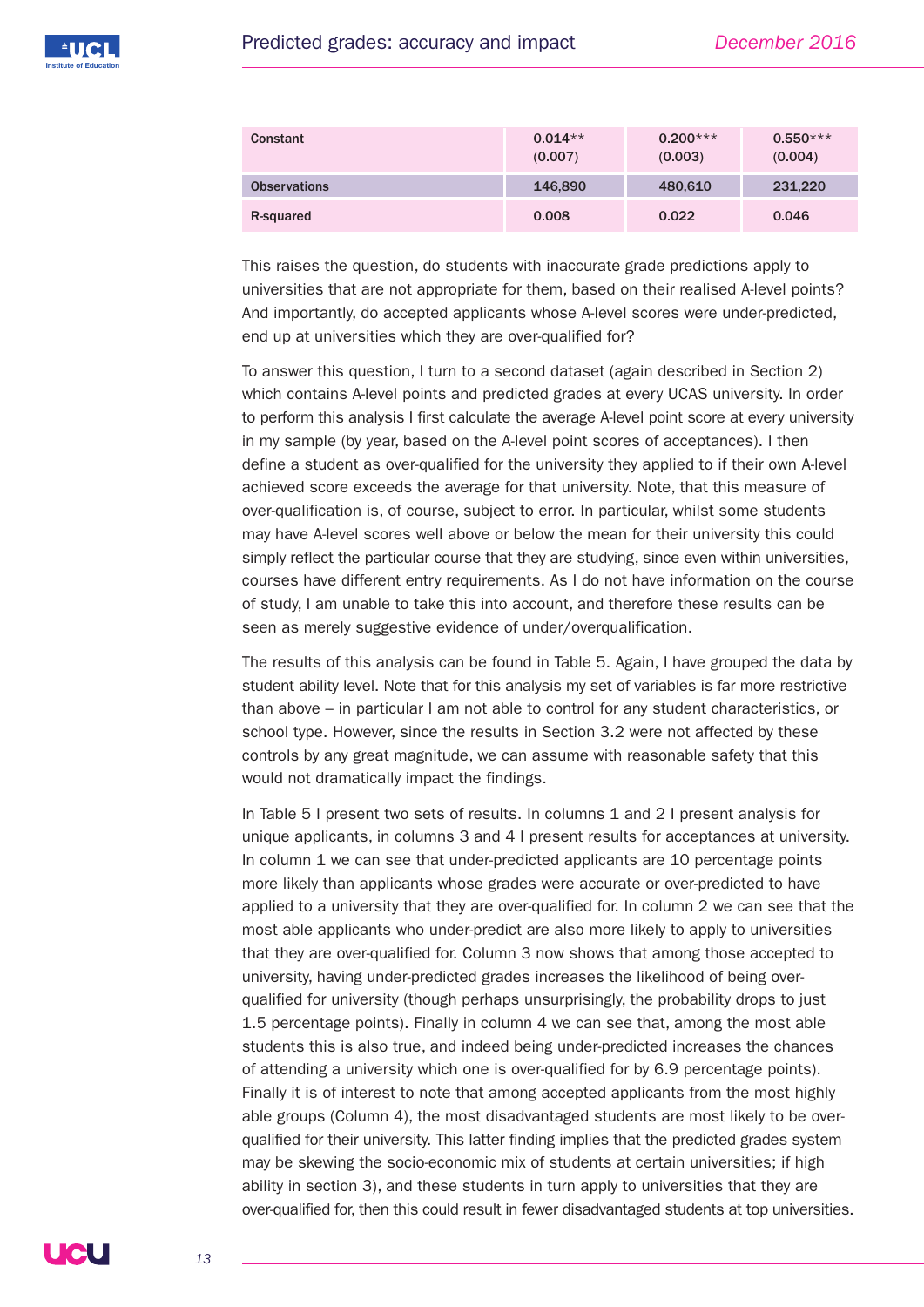|                                        | (1)         | (2)        | (3)         | (4)        |
|----------------------------------------|-------------|------------|-------------|------------|
| <b>VARIABLES</b>                       | raw         | ABB+       | raw         | ABB+       |
| <b>Under-predicted</b>                 | $0.102***$  | $0.091***$ | $0.015***$  | $0.069***$ |
|                                        | (0.001)     | (0.001)    | (0.002)     | (0.002)    |
| Quintile of disadvantage (ref=poorest) |             |            |             |            |
| Poorest quintile                       | $-0.164***$ | $0.003*$   | $-0.187***$ | $0.014***$ |
|                                        | (0.001)     | (0.002)    | (0.003)     | (0.004)    |
| 2nd poorest quintile                   | $-0.116***$ | 0.001      | $-0.123***$ | 0.003      |
|                                        | (0.001)     | (0.001)    | (0.002)     | (0.002)    |
| Middle quintile                        | $-0.089***$ | $-0.002$   | $-0.087***$ | $0.005**$  |
|                                        | (0.001)     | (0.001)    | (0.002)     | (0.002)    |
| 2nd richest quintile                   | $-0.038***$ | $-0.001$   | $-0.036***$ | $0.003*$   |
|                                        | (0.001)     | (0.001)    | (0.002)     | (0.002)    |
| Year=2014                              | $-0.012***$ | $0.015***$ | $-0.004**$  | $0.016***$ |
|                                        | (0.001)     | (0.001)    | (0.002)     | (0.002)    |
| <b>Year=2015</b>                       | $-0.014***$ | $0.010***$ | $-0.009***$ | $0.017***$ |
|                                        | (0.001)     | (0.001)    | (0.002)     | (0.002)    |
| <b>Constant</b>                        | $0.600***$  | $0.885***$ | $0.663***$  | $0.906***$ |
|                                        | (0.001)     | (0.001)    | (0.002)     | (0.001)    |
| <b>Observations</b>                    | 2,842,190   | 701,070    | 509,820     | 130,610    |
| R-squared                              | 0.016       | 0.017      | 0.015       | 0.012      |

#### *Table 5: probability of being over-qualified for university*

Finally, it is of interest to understand whether grade prediction affects students' acceptance route. In particular, it may be the case that students whose grades are under-predicted are more likely to have to go through clearing. I examine this in Table 6. As can be seen, the greatest proportion of acceptances (some 88%) were accepted at their firm or insurance choice institution, regardless of the accuracy of their grade point prediction (i.e the right-most column of Table 6). Interestingly, and perhaps not surprisingly a far greater proportion of over-predicted students went through clearing to obtain their place – though this may well reflect the fact that over-predicted students tend to have lower A-level scores (which I am unable to control for here). Whilst, those with accurate or under-predicted grades were extremely unlikely to go through clearing. We can also examine students' likeliness to go through 'adjustment' – ie where applicants who have met and exceeded the conditions of their firm choice offer choose to take up an alternative offer. As is evident from Table 6, only a tiny proportion of acceptances actually availed themselves of this opportunity, suggesting that knowledge of this particular aspect of the UCAS process is still rather limited – or perhaps that the most desirable places are already full by the time students reach this stage. Given that the adjustment procedure was created as a means to solve the problem of under-prediction, it is certainly a concern that so few individuals are actually using it.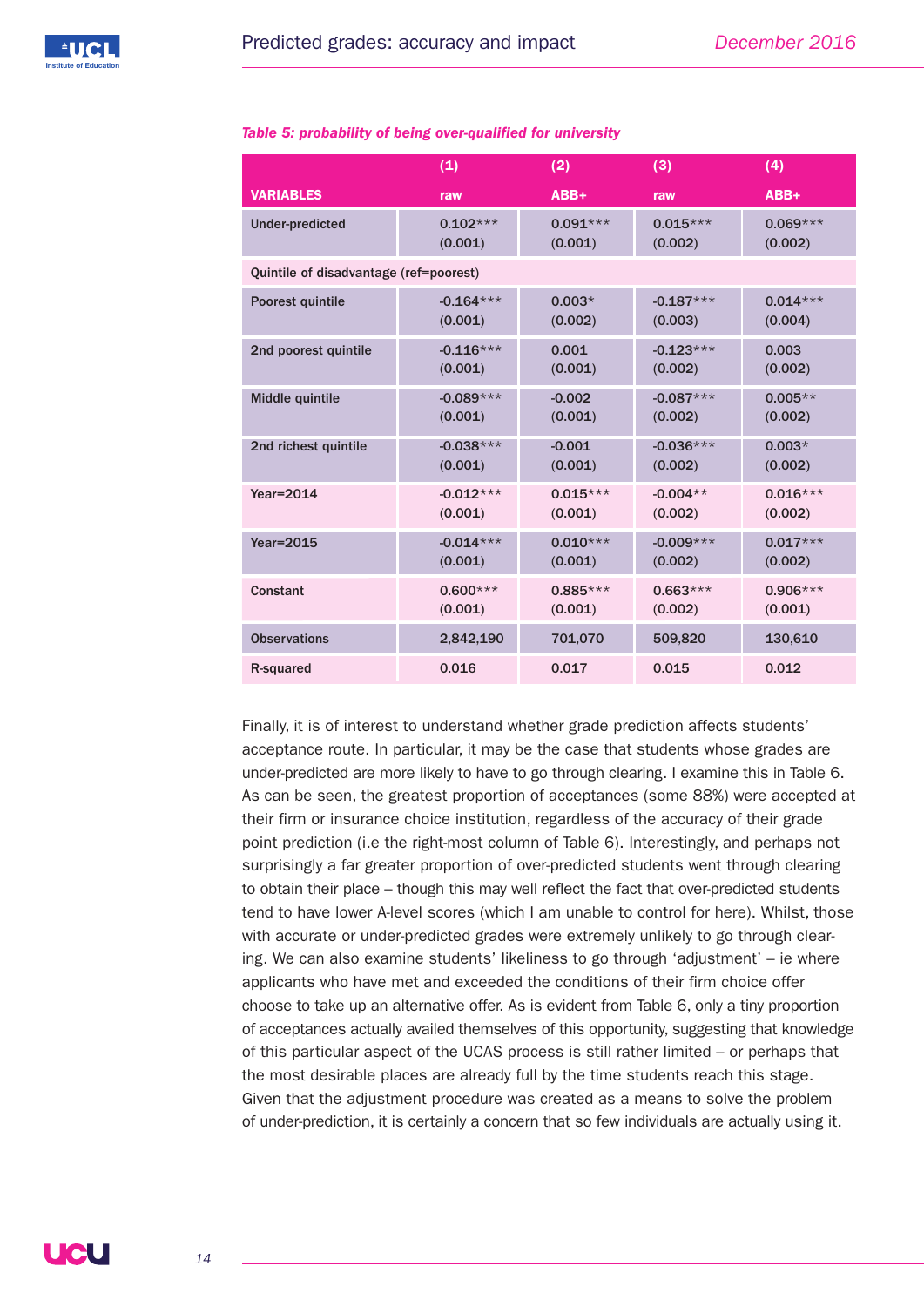| <b>Acceptance Route</b>     | <b>Over-predicted</b> | <b>Correct</b> | <b>Under-predicted</b> | <b>Total</b> |
|-----------------------------|-----------------------|----------------|------------------------|--------------|
| Firm choice                 | 70.14                 | 93.2           | 96.4                   | 76.78        |
| Insurance choice            | 15.78                 | 3.31           | 0.73                   | 12.11        |
| <b>Main scheme Clearing</b> | 13.66                 | 3.1            | 2.05                   | 10.66        |
| Extra                       | 0.39                  | 0.24           | 0.08                   | 0.33         |
| Adjustment                  | 0.02                  | 0.15           | 0.71                   | 0.11         |
| <b>Total</b>                | 100                   | 100            | 100                    | 100          |

#### *Table 6: Grade accuracy and acceptance route*

Finally, it is of interest to examine whether certain groups of students are more or less likely to end up in clearing. As Table 7 shows, students from all SES groups appear to be almost equally likely to go through clearing – as is evident from the right-most column, 10% of the most disadvantaged students, and 10.6% of the least disadvantaged students take this route.

| <b>Acceptance Route</b>      | <b>Over-predicted</b> | <b>Correct</b> | <b>Under-predicted</b> | <b>Total</b> |  |  |
|------------------------------|-----------------------|----------------|------------------------|--------------|--|--|
| Most disadvantaged students  |                       |                |                        |              |  |  |
| Firm choice                  | 72.44                 | 94.48          | 99.21                  | 77.96        |  |  |
| Insurance choice             | 14.59                 | 3.33           | 0.2                    | 11.71        |  |  |
| <b>Main scheme Clearing</b>  | 12.54                 | 2.19           | 0.59                   | 10           |  |  |
| Extra                        | 0.44                  | $\mathbf 0$    | $\Omega$               | 0.33         |  |  |
| Adjustment                   | $\mathbf 0$           | $\mathbf{0}$   | $\mathbf 0$            | $\mathbf{0}$ |  |  |
| <b>Total</b>                 | 100                   | 100            | 100                    | 100          |  |  |
| Least disadvantaged students |                       |                |                        |              |  |  |
| Firm choice                  | 69.48                 | 93.3           | 95.04                  | 76.83        |  |  |
| Insurance choice             | 16.25                 | 3.36           | 1.02                   | 12.13        |  |  |
| <b>Main scheme Clearing</b>  | 13.93                 | 2.86           | 2.75                   | 10.58        |  |  |
| Extra                        | 0.31                  | 0.28           | 0.07                   | 0.28         |  |  |
| Adjustment                   | 0.03                  | 0.21           | 1.12                   | 0.18         |  |  |
| <b>Total</b>                 | 100                   | 100            | 100                    | 100          |  |  |

#### *Table 7: Grade Accuracy and acceptance route, by level of disadvantage*

## **CONCLUSIONS**

The UK's unique system of grade prediction has been widely criticised by policymakers and the media, yet the system has remained unchanged for many years. This report has used UCAS data to examine grade accuracy amongst university applicants and acceptances over 2013-2015.

I find a high level of inaccuracy of grade prediction. Among the best 3 A-levels students achieve, only 16% of higher education applicants' grades are accurately predicted. However, the vast majority of applicants actually receive predictions that are too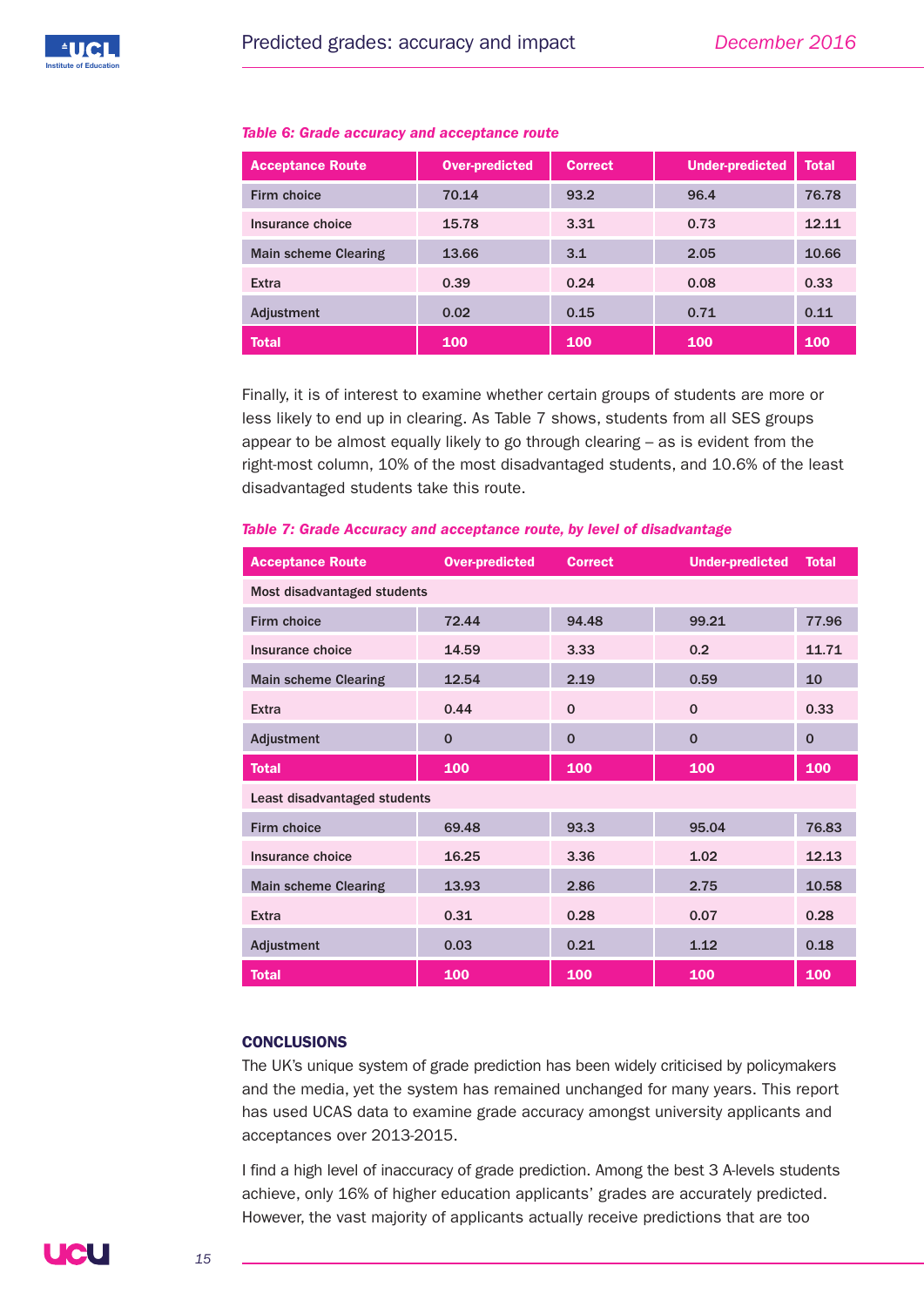

optimistic for the grades they actually go on to achieve, with 75% of applicants achieving lower grades than predicted.

Disadvantaged students and students from state schools and academy schools are most likely to be over-predicted. However, I find that prediction accuracy and direction varies dramatically by student's prior A-level achievement. Low achieving applicants (who are disproportionately from poorer backgrounds and state schools) are far more likely to be over-predicted, whilst high achieving applicants are more likely to be underpredicted. Since low achieving applicants are more likely to be found at state schools, once I control for A-level scores and characteristics, I find that state school students are actually less likely to be over-predicted than independent and grammar school students.

When thinking about students university choices, however, we may be more concerned about under-prediction. And indeed I also find worrying evidence that, among highachieving (ie AAB or more) applicants, disadvantaged students are more likely to be under-predicted than their more advantaged counterparts. Indeed almost 3,000 disadvantaged, high-achieving students (or 1,000 per year) have their grades under-predicted.

Whilst this report cannot study the consequences of under-prediction, I find evidence that applicants who are under-predicted are more likely to apply to, and attend, a university that they are over-qualified for (i.e. where their A-level points are higher than the average for that university). Assuming a link between university tariff and future earnings (Walker and Zhu, 2013), prediction accuracy could therefore have a negative impact on the labour market outcomes of high ability but disadvantaged students, as well as potentially skewing the socio-economic mix of high-tariff universities.

On the other hand there is also a correlation between being over-predicted and an applicant's likeliness to apply to a university that they are under-qualified for. Whilst some might argue that this is a positive aspect of the UCAS system, enabling lower achieving students to 'overshoot' and apply to a high-tariff university, it could potentially have negative consequences if such students go on to struggle during their degrees.

Moreover it seems highly inefficient to continue with a system in which life changing decisions are made, and scarce university places are allocated, on the basis of inaccurate information.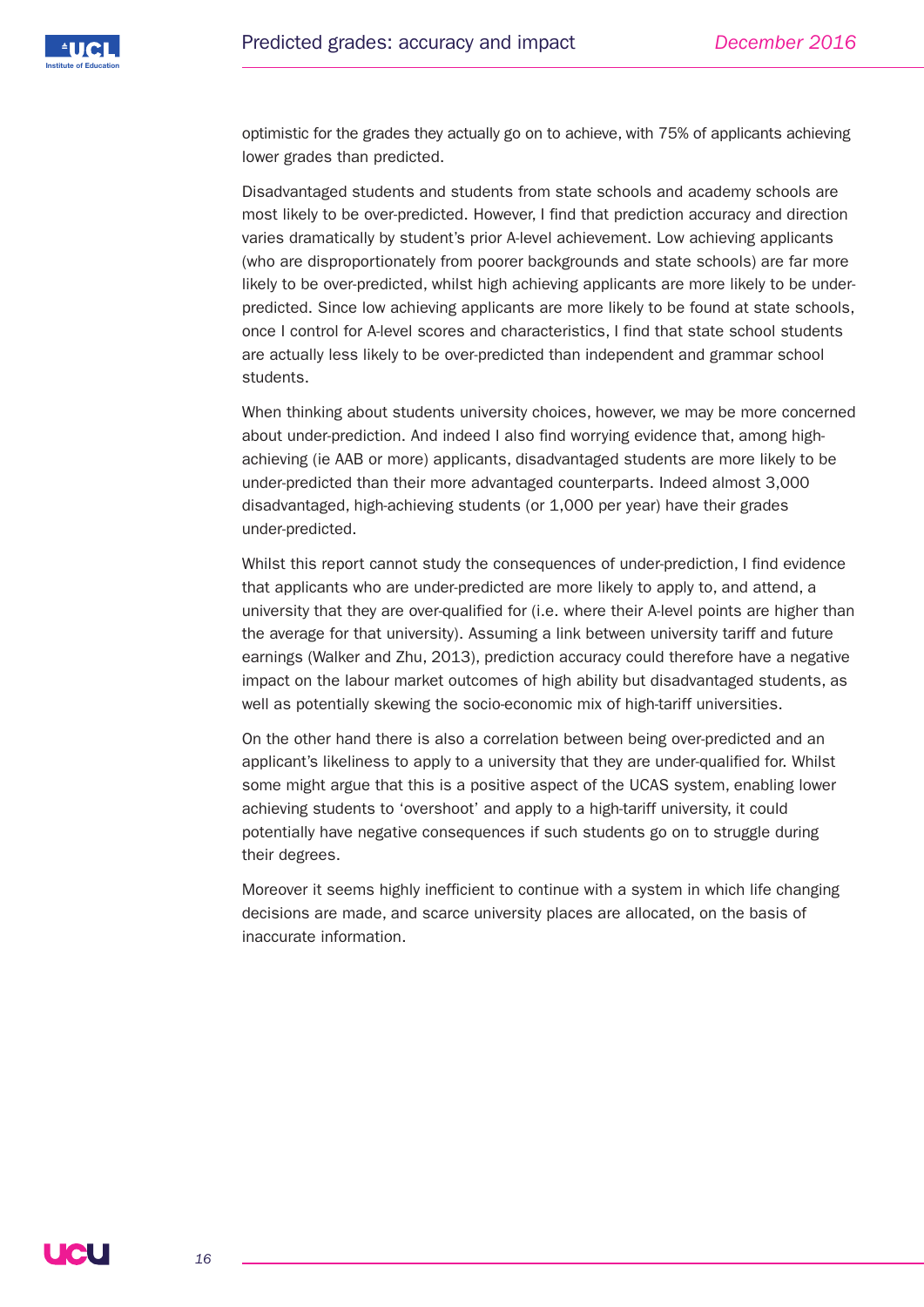

# **APPENDIX: TECHNICAL NOTES AND DEFINITIONS**

#### **Data Set 1**

Statistics Requested: Number of Applications, Number of Unique Applicants, Number of Acceptances

Summary: Breakdown of Difference in Achieved and Predicted A level points score, Achieved A level point score, Provider Tariff Band, POLAR3 Quintile, Sex, Ethnic Group (Summary Level) , Educational Establishment Type for applicants domiciled in the UK (excluding Scotland) aged 18 years old.

## **Data Set 2**

Statistics Requested: Number of Acceptances

Summary: Breakdown of Difference in Achieved and Predicted A level points score, Provider Tariff Band, POLAR3 Quintile, Sex, Ethnic Group (Summary Level), Educational Establishment Type, Acceptance Route for applicants domiciled in the UK (excluding Scotland) aged 18 years old.

#### **Data Set 3**

Statistics Requested: Number of Applications, Number of Unique Applicants, Number of Acceptances

Summary: Breakdown of Provider Name 2015, Achieved A level point score, Predicted A level points score, POLAR3 Quintile for applicants domiciled in the UK (excluding Scotland) aged 18 years old.

Years: 2013 - 2015. Year is defined as cycle year, when the application was processed, rather than entry year.

Cycle Reference Point: End of Cycle.

#### **Applicant Domicile (High Level)**

Applicant's area of permanent residence summarised at a high level. This variable is derived from domicile as declared by the applicant and does not guarantee fee status. Split by the following values: 'England', 'Northern Ireland', 'Scotland', 'Wales', 'EU (excluding UK)' and 'Not EU'. Please note: The Channel Islands and the Isle of Man have been assigned as 'Not EU'.

# **Age Band (5 Levels)**

Derived from date of birth declared by the applicant, age is aligned with the cut off points for school/college cohorts within the different administrations of the UK. For England and Wales ages are defined on the 31 August, for Northern Ireland on the 1 July and for Scotland on the 28 February the following year. Defining ages in this way matches the assignment of children to school cohorts. For applicants outside of the UK the cohort cut off for England and Wales has been used. Age then is grouped in the following bands: '17 and under', '18', '19', '20', '21 and Over'. Please note: if the derived age is outside of the range 11-100 then it is set to 18 by default.

# **Sex**

Sex as declared by the applicant.

**JCL**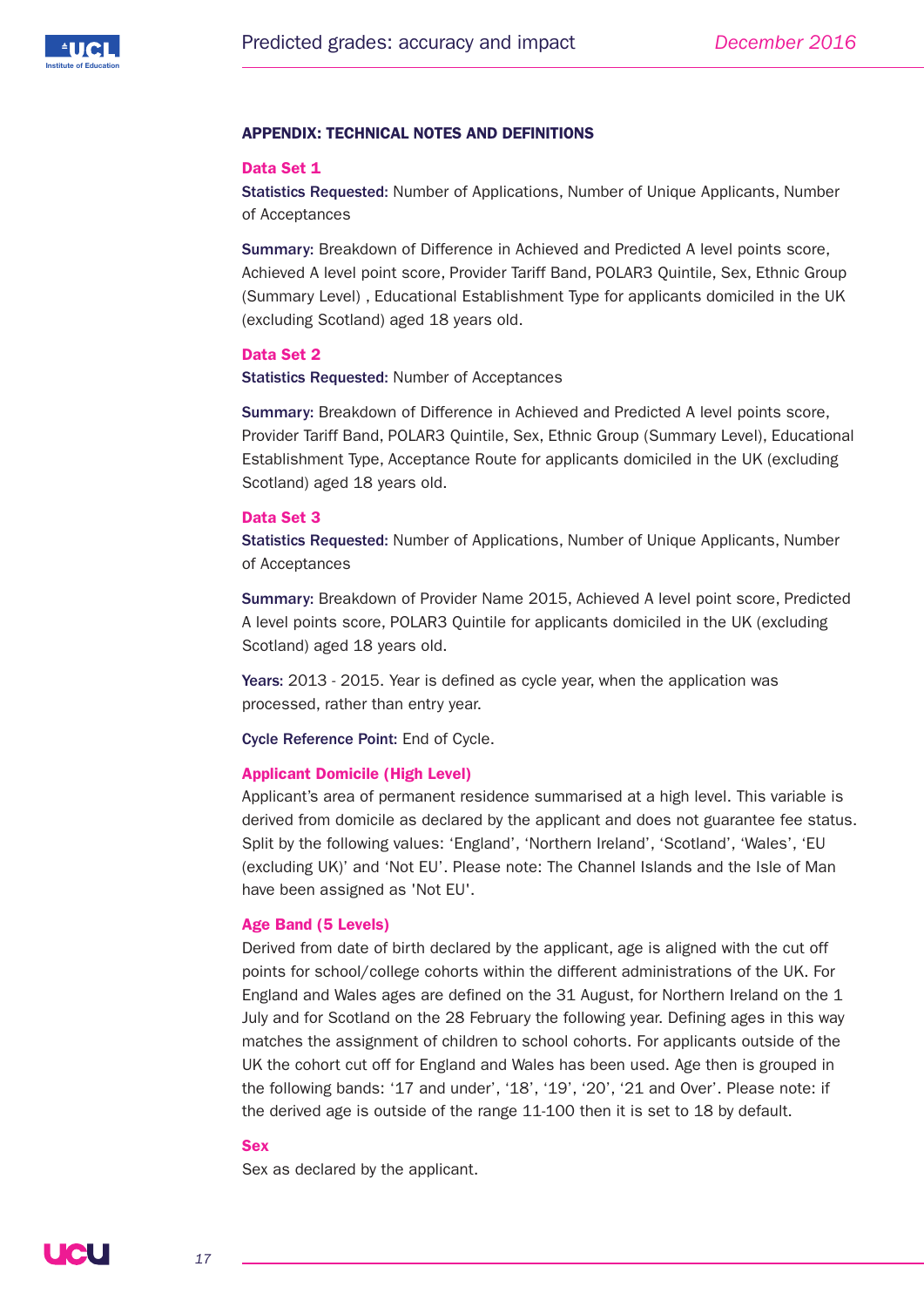

#### **Ethnic Group (Summary Level)**

High level grouping of ethnic origin as declared by the applicant: 'White', 'Black', 'Asian', 'Mixed', 'Other', 'Unknown'. Please note: Ethnic origin is captured for UK domiciled applicants only, therefore all non UK domiciled applicants are assigned as 'Not Applicable', and is not available within the current live cycle.

# **POLAR3 Quintile**

Developed by HEFCE, POLAR3 classifies small areas across the UK into five groups according to their level of young participation in Higher Education. Each of these groups represents around 20 per cent of young people and is ranked from Quintile 1 (areas with the lowest young participation rates, considered as the most disadvantaged) to Quintile 5 (highest young participation rates, considered most advantaged). POLAR3 is based on the participation rates of young people between 2005 and 2009 who entered Higher Education between 2005-06 and 2010-11, therefore is most suitable for applicants aged 19 and under. These groups are assigned using the postcode declared by the applicant at the time of their application. If a UK postcode is invalid, considered unsafe for measurement or there is no link to Census geography possible then the applicant is classified as 'Not Assigned'. Please note: POLAR3 is only relevant for applicants domiciled in the UK (as determined by EXACT definitions of domicile), therefore any applicants outside of this cohort are classified as 'Not Applicable'. Following the inclusion of 2015 application cycle data a small change was made to allow for the assignment of POLAR3 to any new postcodes from 2011.

#### **Educational Establishment Type**

The type of the educational establishment most recently attended by the applicant. It is the type of the school or centre that the applicant is applying through, or, if an applicant is applying to UCAS directly, the type of the most recent school or centre as declared by the applicant. In the interest of keeping a consistent time-series, the most recent school or centre type for each school code held by UCAS is displayed across the time series, regardless of the school or centre type at the time of the application. For example, academies were introduced 2012. Therefore any schools that were formerly 'Grammar' (or any other type) and changed to an academy in 2012 will be displayed as 'Academy' across every application cycle going back to 2009. Please note: Each school or centre can take only value for their educational establishment type, so numbers are not reported twice if the centre is both an academy and sixth form college, for example. This value is usually assigned by the school or centre themselves. It is restricted to 19 year-olds and under, therefore any applicants outside of this cohort are classified as 'Not Applicable'.

# **Provider Tariff Band**

The grouping of providers based on the average levels of attainment of their accepted applicants (summarised through UCAS Tariff points) in a period of application cycles spanning from 2004 to 2011. Each group of providers accounted for around a third of all UK 18 year old acceptances in these cycles. Split by the following values: 'Higher', 'Medium', 'Lower'.

#### **Provider Name 2015**

A mapped view of the Higher Education Provider (HEP) as-at 2015. In the interest of keeping a consistent time series the HEP displayed is mapped from a previous HEP if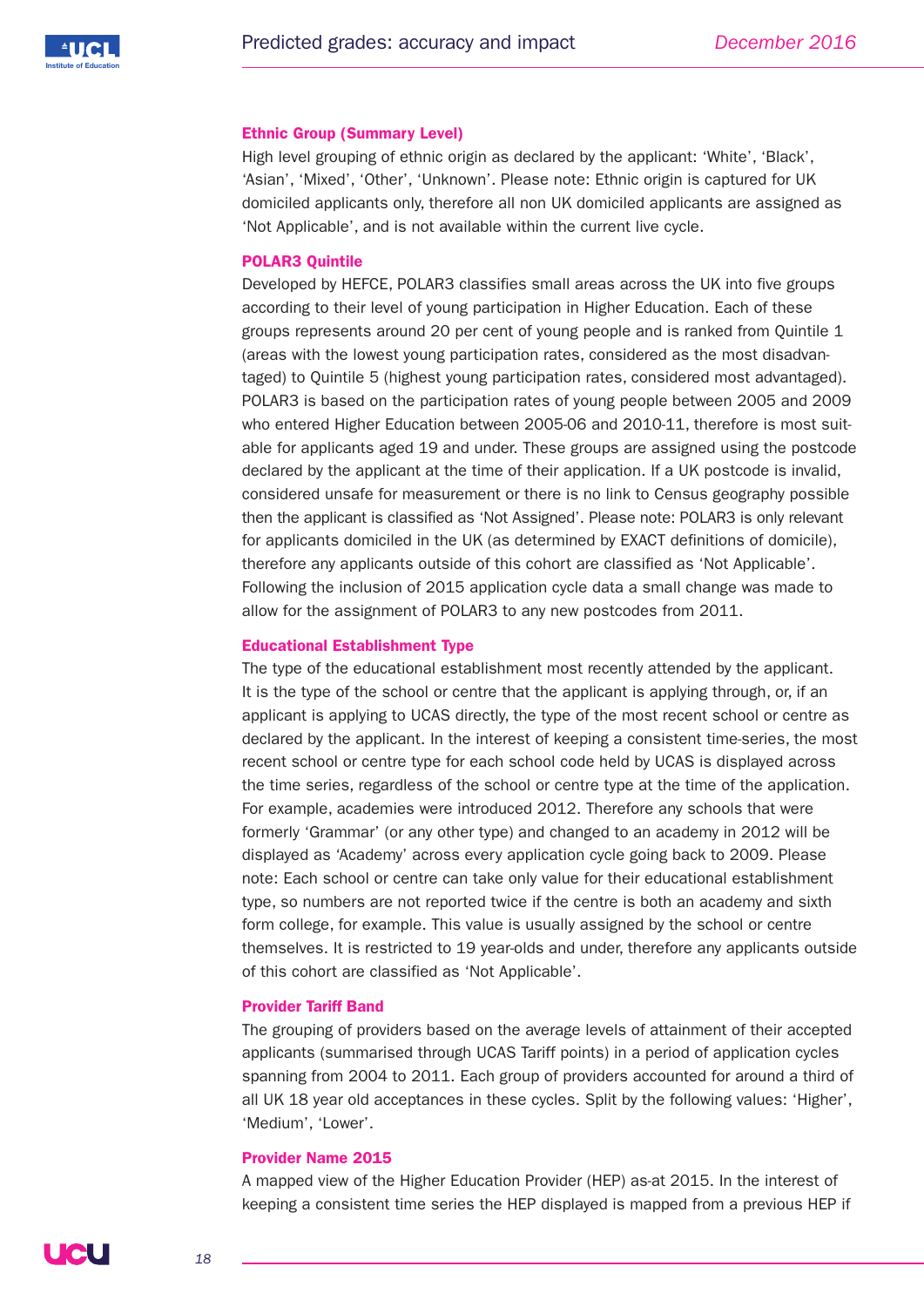

a merger has occurred or the HEP has been renamed. E.g. In 2013 HEPs K05 and H50 merged, so all instances of H50 prior to 2013 will be reported as K50.

#### **Predicted A level points score**

A score attached to the predicted A level grade profile declared by the applicant on the application. The highest 3 grades are considered only, adding up the following points per grade:  $A^* = 6$ ,  $A = 5$ ,  $B = 4$ ,  $C = 3$ ,  $D = 2$ ,  $E = 1$ . AS Levels are not included. This variable is currently only available for 18 year-old applicants domiciled in England, Northern Ireland and Wales, any applicants outside of this cohort will be assigned the value 'Not applicable'. These scores are calculated purely for analytical purposes and do not relate to the UCAS tariff.

#### **Achieved A level point score**

A points score attached to the highest 3 A level grades achieved by the applicant as identified either on application or through awarding body linkage process. The following points per grade are used in the calculation:  $A^* = 6$ ,  $A = 5$ ,  $B = 4$ ,  $C = 3$ ,  $D = 2$ ,  $E = 1$ . A level Double Award grades are included, AS Level grades are not included. The score represents the qualifications recorded as held by the applicant at the end of the cycle to which the statistic relates. This variable is currently only available for 18 year-old applicants domiciled in England, Northern Ireland and Wales, any applicants outside of this cohort will be assigned the value 'Not applicable'. These scores are calculated purely for analytical purposes and do not relate to the UCAS tariff.

#### **Difference in Achieved and Predicted A level points score**

The difference between the points score attached to the A level grades achieved by the applicant, as identified either on application or through awarding body linkage process, and the score attached to the predicted A level points score declared by the applicant on the application. This is only applicable to those with at least 3 predicted and achieved A level grades. The highest 3 grades are considered only, adding up the following points per grade:  $A^* = 6$ ,  $A = 5$ ,  $B = 4$ ,  $C = 3$ ,  $D = 2$ ,  $E = 1$ , AS Levels are not included. Due to relatively small frequencies of more extreme values, differences of 5 points or more, positive or negative, have been given the value of plus or minus '5 or more points'. These scores are calculated purely for analytical purposes and do not relate to the UCAS tariff. Zero points refers to those who were predicted the same number of points as they achieved. This variable is currently only available for 18 year-old applicants domiciled in England, Northern Ireland and Wales, any applicants outside of this cohort will be assigned the value 'Not applicable'.

## **Number of Applications**

Application is defined as a choice to a course in higher education through the UCAS main scheme. Each applicant can make up to five choices, which was reduced from six in 2008. The number of applications does not include choices made through the following acceptance routes: Clearing, Extra, Adjustment and RPAs.

#### **Number of Unique Applicants**

The number of applicants making at least one choice through the UCAS main scheme (which excludes Clearing, Extra, Adjustment and RPAs). Each cell gives the number of unique applicants. E.G. If split by subject group an applicant is counted once within each subject group of the course applied to.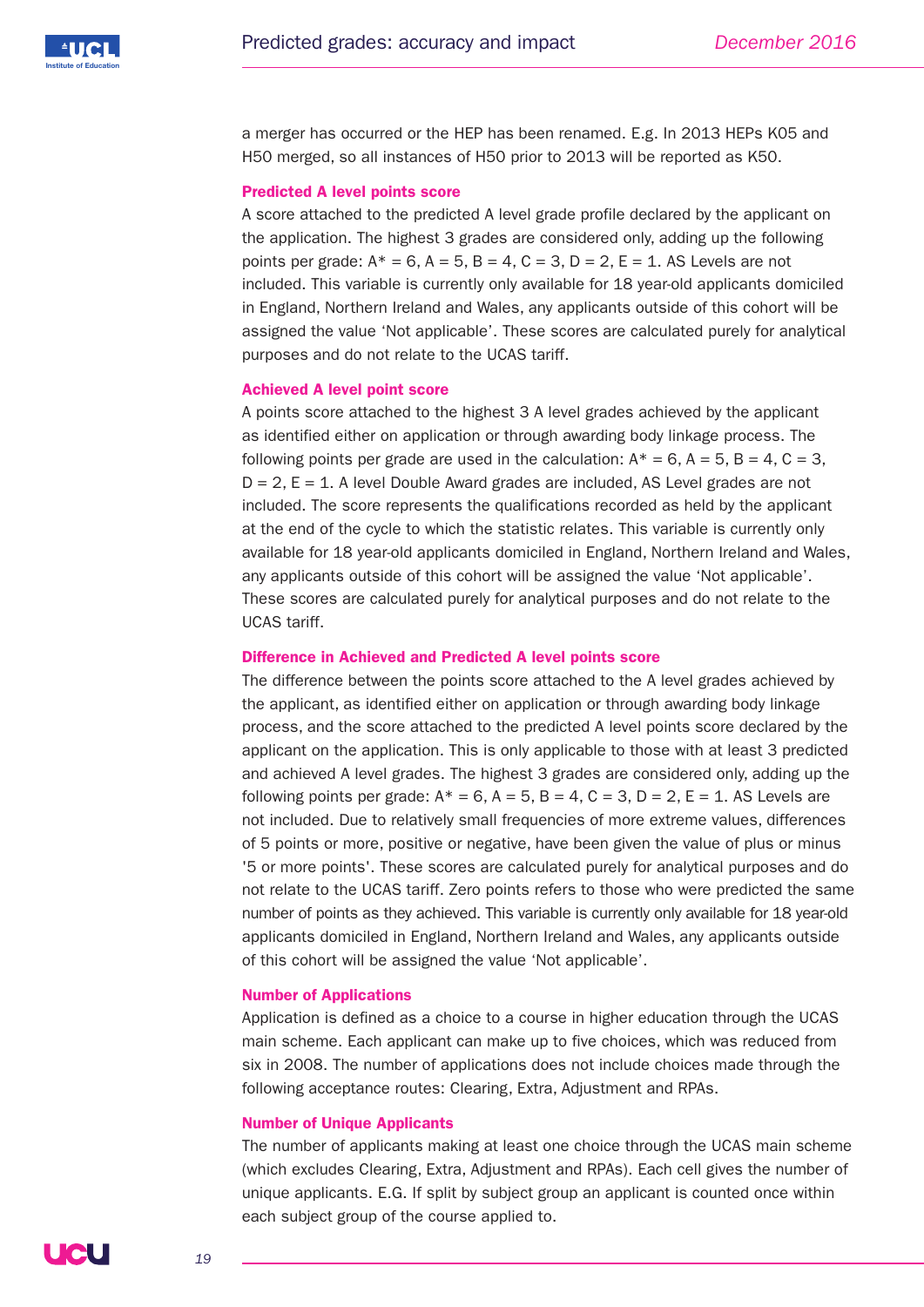

#### **Number of Acceptances**

Acceptance is defined as an applicant who has been placed for entry into higher education. RPAs are included in the total. An RPA (record of prior acceptance is an application submitted to UCAS by an institution when an unconditional firm has already been offered and accepted by the applicant.

# **Acceptance Route**

The acceptance route with the following values attached to placed applications. Firm Choice: where the applicant has been accepted to their first choice. Insurance choice: where the applicant has been accepted to their second choice. Main Scheme Clearing: where an applicant was unsuccessful in the main scheme (i.e. applied before 30 June) and subsequently found a place using Clearing. Direct Clearing: where the applicant has applied via Clearing without an initial application through the main scheme. Adjustment: where applicants who have met and exceeded the conditions of their firm choice choose to take up an alternative offer - introduced in 2009. Extra: where applicants who held no offers after using all of their main scheme choices, make additional choices. RPA: where an application is submitted to UCAS by an institution when an unconditional firm has already been offered and accepted by the applicant. Please note: 'Insurance choice' and 'Firm choice' values are based on the applicant's response to an offer as-at June deadline. There are 10,000 to 20,000 acceptances to a main scheme choice each year where the applicant has not responded, or is awaiting an offer, by June deadline. These acceptances are classified as 'Other Main Scheme Choice'.

# **Disclosure Controls**

Disclosure controls have been applied to the data to reduce the risk of disclosing personal data about identifiable individuals. These controls include reporting each cell to the nearest five. In particular cell counts of 1 and 2 are reported as 0. Rows that only report 0 are omitted from the output. These controls are applied to each cell independently so this may result in instances where totals do not equal the sum of the components

*UCAS 2016*